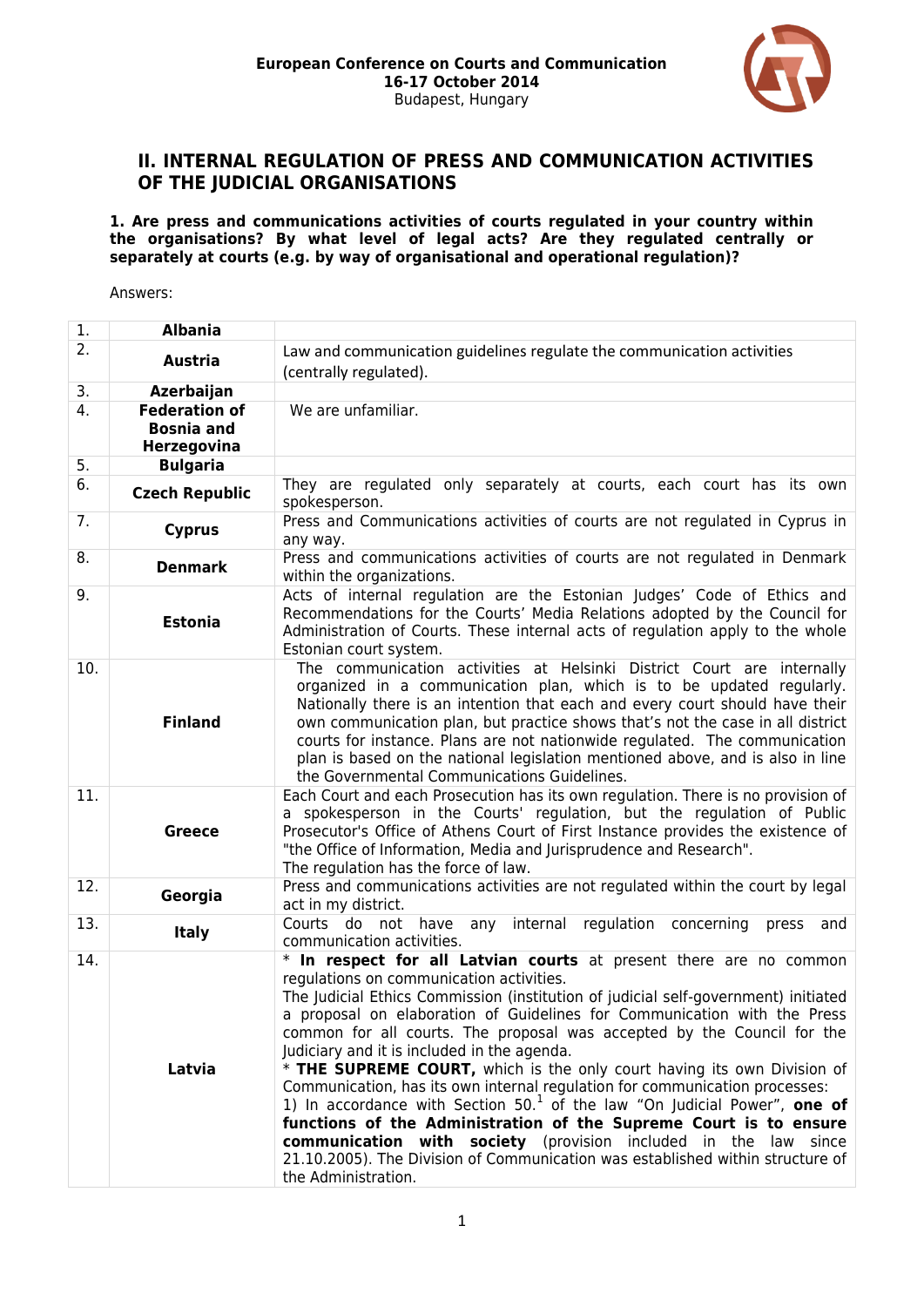

|     |                                      | 2) Regulation of the Division of Communication includes its functions: 1)<br>to develop and implement single court communication strategy; 2) to ensure<br>communication of the court with society; 3) to ensure internal communication<br>within the court; 4) to organise international cooperation; 5) to maintain and<br>develop single corporate style of the court; 6) to maintain and improve the<br>museum of the court.<br>3) In the Strategy of Activities of the Supreme Court, informing and legal<br>educating of the society is set forth as one of additional functions of the<br>Supreme Court. Strategic goals of the Supreme Court are established in five<br>fields of activities, and one of those is promotion of public trust and<br>understanding about judiciary. To achieve this goal, four tasks were<br>determined: 1) Implementation of a principle of openness in work of the court;<br>2) Creation of a positive image of the court; 3) Co-participation in legal<br>educating of the society; 4) Research and popularization of history of the<br>Supreme Court.<br>4) In accordance with the Strategy of Activity of the Supreme Court, The<br>Supreme Court Strategy for Communication with Society is approved,<br>which determines communication goal, principles, tools, target audience,<br>communication tasks, events and activities to achieve strategic goals of the<br>Supreme Court.<br>5) Internal regulation "Procedure for preparation and publishing of<br>information on the web site of the Supreme Court on the Internet and<br>on the Intranet" issued by the Chief Justice of the Supreme Court, which<br>determines amount and type of information to be submitted by each structural<br>unit or single employees to the Division of Communication so that it could<br>ensure qualitative and fast communication of the Supreme Court with society.<br>6) Internal regulation "Procedure for releasing information in the<br><b>Supreme Court</b> ", which determines, what information is of general<br>accessibility and what information is of restricted accessibility, and procedure<br>for requesting and releasing thereof. |
|-----|--------------------------------------|-----------------------------------------------------------------------------------------------------------------------------------------------------------------------------------------------------------------------------------------------------------------------------------------------------------------------------------------------------------------------------------------------------------------------------------------------------------------------------------------------------------------------------------------------------------------------------------------------------------------------------------------------------------------------------------------------------------------------------------------------------------------------------------------------------------------------------------------------------------------------------------------------------------------------------------------------------------------------------------------------------------------------------------------------------------------------------------------------------------------------------------------------------------------------------------------------------------------------------------------------------------------------------------------------------------------------------------------------------------------------------------------------------------------------------------------------------------------------------------------------------------------------------------------------------------------------------------------------------------------------------------------------------------------------------------------------------------------------------------------------------------------------------------------------------------------------------------------------------------------------------------------------------------------------------------------------------------------------------------------------------------------------------------------------------------------------------------------------------------------------------------------------------------------------------------------|
| 15. | Lithuania                            | We have very detailed Rules concerning the provision of information to the<br>public information producers about courts' activities and cases, approved by<br>the Judicial Council.                                                                                                                                                                                                                                                                                                                                                                                                                                                                                                                                                                                                                                                                                                                                                                                                                                                                                                                                                                                                                                                                                                                                                                                                                                                                                                                                                                                                                                                                                                                                                                                                                                                                                                                                                                                                                                                                                                                                                                                                     |
| 16. | <b>Republic of</b><br><b>Moldova</b> | The national legal acts are:<br>- The Constitution of the Republic of Moldova;<br>- Art. 8 from the Law of Republic of Moldova on the Judge Statute nr. 544-<br>XIII adopted on 20.07.1995;<br>- Art.161 the Law of Republic of Moldova on Judicial Organization nr. 514-<br>XIII adopted on 06.07.1995.<br>- The Law of Republic of Moldova on Supreme Council of Magistrates nr.<br>947-XIII adopted on 19.07.1996.<br>As the organizational and operational regulation there is Regulation act of<br>Supreme Council of Magistrates of Republic of Moldova on puublic information<br>service and relations with mass-media nr. 740/31 adopted on 15.10.2013.                                                                                                                                                                                                                                                                                                                                                                                                                                                                                                                                                                                                                                                                                                                                                                                                                                                                                                                                                                                                                                                                                                                                                                                                                                                                                                                                                                                                                                                                                                                         |
| 17. | Montenegro                           | In Montenegro, there is no concrete legal act which prescribes competences or<br>duties of the spokespersons. The press and communications activities of courts<br>are regulated by the Law on Courts as well as the Code of Judicial Ethics of<br>Judges with several provisions.<br>In example, Article 123 of the Law on Courts prescribes that the information<br>about the work of the court shall be disclosed by the president of court or<br>person authorised by him/her.<br>On the other side, the abovementioned Article of the Code of Judicial Ethics of<br>Judges, prescribes that such information shall be given by the president of the<br>court or a judge authorised to provide such information.                                                                                                                                                                                                                                                                                                                                                                                                                                                                                                                                                                                                                                                                                                                                                                                                                                                                                                                                                                                                                                                                                                                                                                                                                                                                                                                                                                                                                                                                    |
| 18. | <b>The Netherlands</b>               | Press and communications activities of courts are regulated within the courts.                                                                                                                                                                                                                                                                                                                                                                                                                                                                                                                                                                                                                                                                                                                                                                                                                                                                                                                                                                                                                                                                                                                                                                                                                                                                                                                                                                                                                                                                                                                                                                                                                                                                                                                                                                                                                                                                                                                                                                                                                                                                                                          |
| 19. | <b>Norway</b>                        |                                                                                                                                                                                                                                                                                                                                                                                                                                                                                                                                                                                                                                                                                                                                                                                                                                                                                                                                                                                                                                                                                                                                                                                                                                                                                                                                                                                                                                                                                                                                                                                                                                                                                                                                                                                                                                                                                                                                                                                                                                                                                                                                                                                         |
| 20. | <b>Poland</b>                        | Act of 27 July 2001 Law on Common Courts Organisation provides for the<br>appointment of spokespersons in the courts. The Press Act obliges the                                                                                                                                                                                                                                                                                                                                                                                                                                                                                                                                                                                                                                                                                                                                                                                                                                                                                                                                                                                                                                                                                                                                                                                                                                                                                                                                                                                                                                                                                                                                                                                                                                                                                                                                                                                                                                                                                                                                                                                                                                         |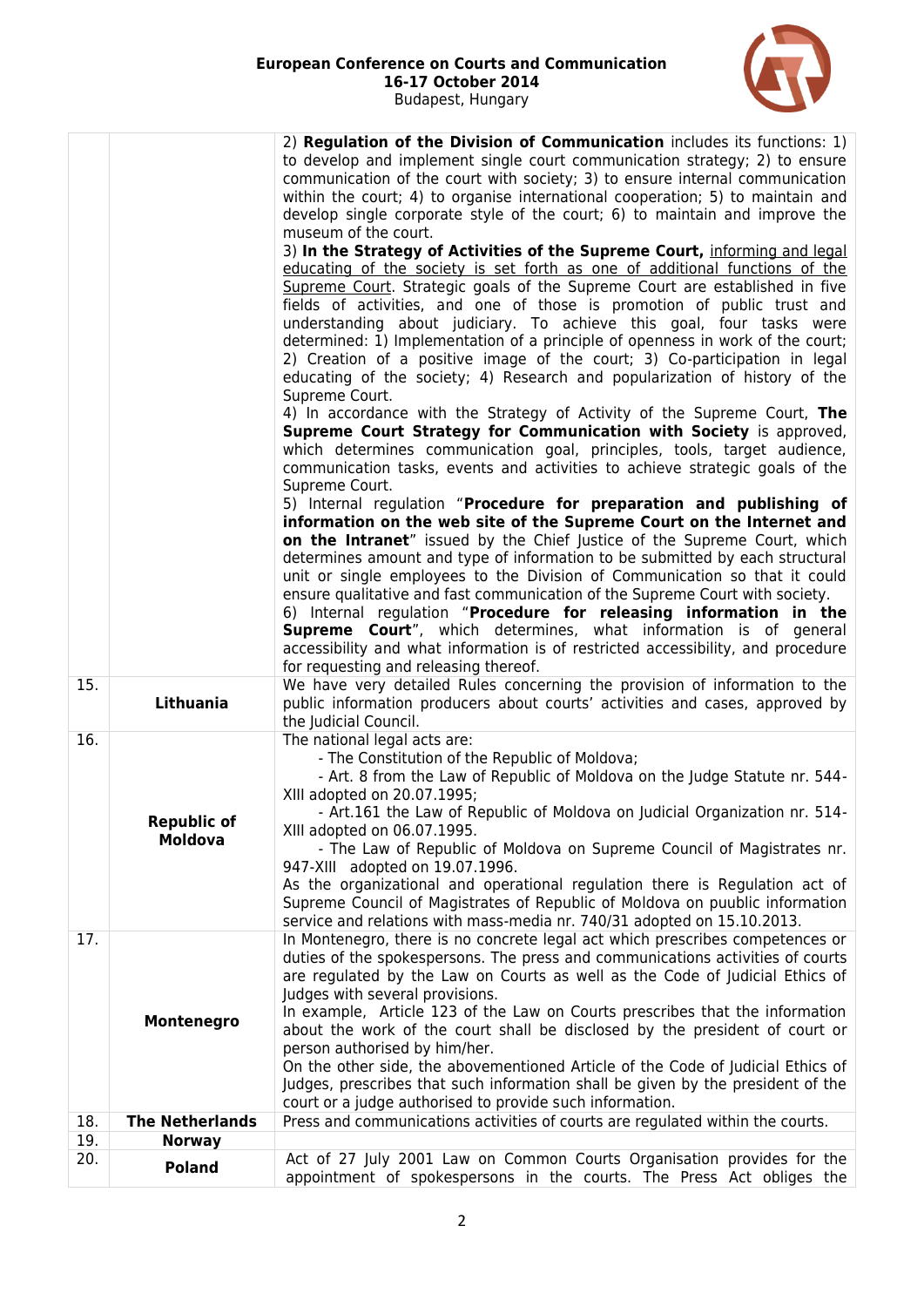

|     |                 | president of courts to give the reporter the information, except those that are<br>confidential. The same Act also places restrictions on the press. It is forbidden<br>to give an opinion as to the outcome of proceedings before the judgment in the<br>first instance. You can not publish in the press of personal data and the image<br>of persons against whom proceedings are pending or prosecution as well as<br>personal data and the image of witnesses, victims and victims unless they<br>agree to it. The court may allow, for reasons of important public interest, the<br>disclosure of personal data and the image of persons against whom<br>proceedings are pending.<br>In those courts, in which there are no spokespersons, the presidents may issue<br>regulations governing the scope and manner of dealing with the press. |
|-----|-----------------|----------------------------------------------------------------------------------------------------------------------------------------------------------------------------------------------------------------------------------------------------------------------------------------------------------------------------------------------------------------------------------------------------------------------------------------------------------------------------------------------------------------------------------------------------------------------------------------------------------------------------------------------------------------------------------------------------------------------------------------------------------------------------------------------------------------------------------------------------|
| 21. | Romania         | The activities of communication and the relations of the courts with mass media<br>are regulated by law, regulation of internal order and the guide on the relation<br>with mass media and are carried out at the level of each court by the Office for<br>Information and public relations.                                                                                                                                                                                                                                                                                                                                                                                                                                                                                                                                                       |
| 22. | <b>Slovenia</b> | They are regulated in part by Court Rules which identify communication<br>activities as one of the functions of the courts. Primary responsibility is on the<br>presidents of the courts, but they can also delegate this role to others.<br>Supreme Court has a special department dedicated to communication activities<br>(Public Affairs Office), which also coordinates general activities and methods of<br>other courts.                                                                                                                                                                                                                                                                                                                                                                                                                    |
| 23. | <b>Turkey</b>   | Press and communications activities are operationally regulated as they<br>centrally are.                                                                                                                                                                                                                                                                                                                                                                                                                                                                                                                                                                                                                                                                                                                                                          |
| 24. | <b>Ukraine</b>  | Not at all.                                                                                                                                                                                                                                                                                                                                                                                                                                                                                                                                                                                                                                                                                                                                                                                                                                        |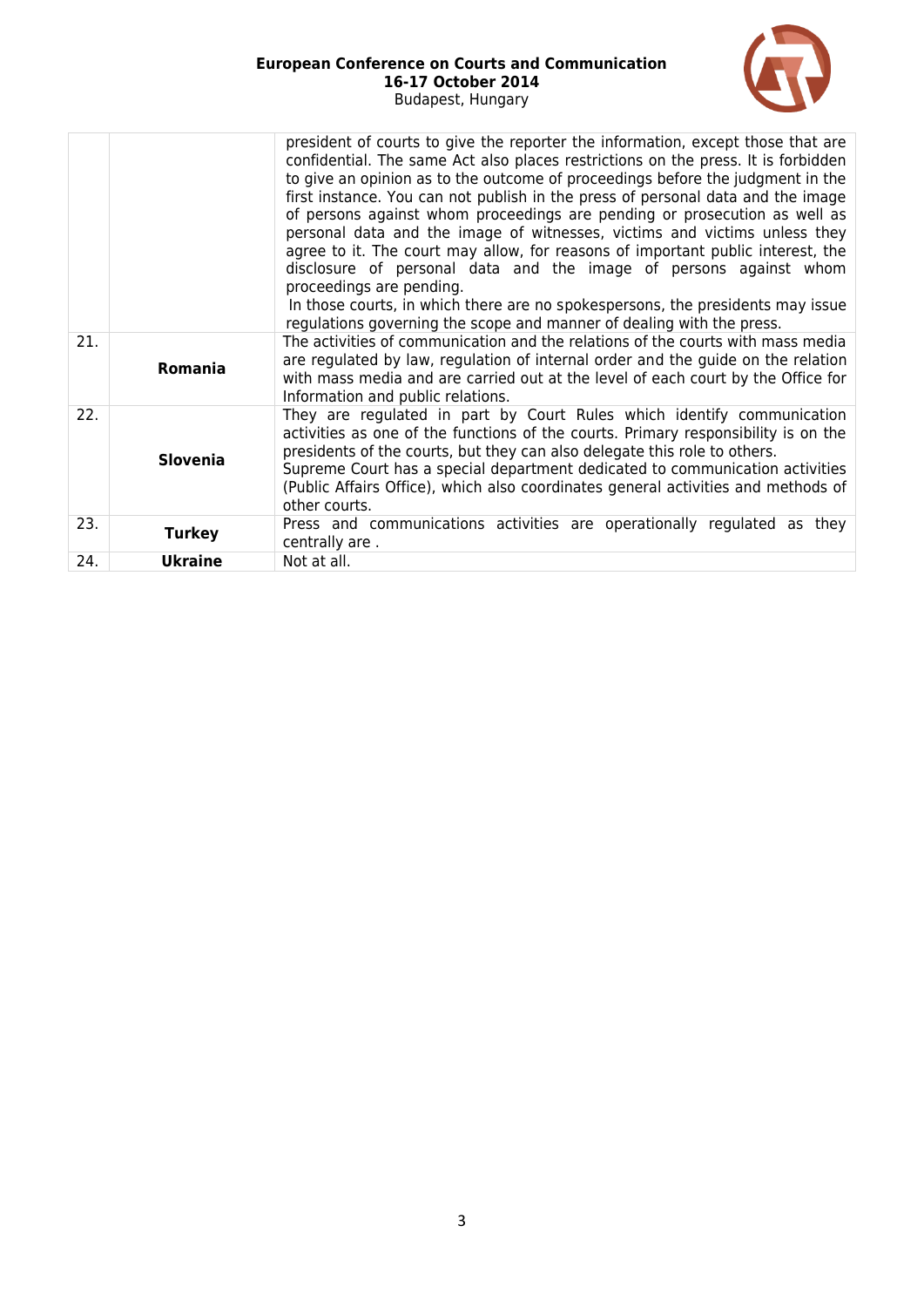

# **2. Are there any court spokespersons or judges who appear before press?**

| 1.  | <b>Albania</b>                                           |                                                                                                                                                                                                                                                                                                                                                                                                                                                                                                                                                                                                                      |
|-----|----------------------------------------------------------|----------------------------------------------------------------------------------------------------------------------------------------------------------------------------------------------------------------------------------------------------------------------------------------------------------------------------------------------------------------------------------------------------------------------------------------------------------------------------------------------------------------------------------------------------------------------------------------------------------------------|
| 2.  | <b>Austria</b>                                           | The communication of the courts/offices of public prosecutors has to be<br>channelled through a spokesperson to avoid the risk of having the activities<br>being presented in a personalized manner and to minimize the risks of<br>personal criticisms. Therefore nearly every court (it depends on the number<br>of judges that are working at the court/ office of public prosecutors is<br>provided with a spokesperson (judge/prosecutor with special training for the<br>communication with the media).<br>The spokesperson has to respect the regulations (given by law and the<br>communication guidelines). |
| 3.  | Azerbaijan                                               |                                                                                                                                                                                                                                                                                                                                                                                                                                                                                                                                                                                                                      |
| 4.  | <b>Federation of</b><br><b>Bosnia and</b><br>Herzegovina | All the bigger courts have spokesmen, or the spokesman activites are<br>conducted by the secretary of the courts (if it is a smaller court).                                                                                                                                                                                                                                                                                                                                                                                                                                                                         |
| 5.  | <b>Bulgaria</b>                                          |                                                                                                                                                                                                                                                                                                                                                                                                                                                                                                                                                                                                                      |
| 6.  | <b>Czech Republic</b>                                    | Yes.                                                                                                                                                                                                                                                                                                                                                                                                                                                                                                                                                                                                                 |
| 7.  | <b>Cyprus</b>                                            | 2-10. There are no spokespersons. As said above (see section I) the Courts<br>make announcements on important judgements or issues, if they consider it<br>For these purposes a three member team is constituted in the<br>desirable.<br>Supreme Court (consisting of supreme court judges), responsible for press<br>announcements and usually this is done by written announcements to the<br>Public Information Office of the Republic and judges do not normally appear<br>before journalists or participate in radio or television programs.                                                                    |
| 8.  | <b>Denmark</b>                                           | Where I work at the City Court of Hjørring as well as many other City Courts,<br>there are no spokespersons or judges, who appear before press. At some City<br>Courts and at the Appel Court they have spokespersons.                                                                                                                                                                                                                                                                                                                                                                                               |
| 9.  | <b>Estonia</b>                                           | Pursuant to the Estonian Judges' Code of Ethics judge shall avoid expressing his<br>or her personal views on cases under scrutiny.<br>All the courts have spokespersons that are prepared to give a comment to the<br>press (not necessarily concerning a specific case but more often concerning a<br>more general legal question). Spokespersons have had media training.                                                                                                                                                                                                                                          |
| 10. | <b>Finland</b>                                           | At Helsinki District Court the chief judge is responsible for the media relations<br>and media appearances with the communications officer. Therefore these two<br>officers appear before press, if needed. Judges only rarely comment judicial or<br>organisational issues, and never the judgements they made.                                                                                                                                                                                                                                                                                                     |
| 11. | <b>Greece</b>                                            | The above spokesperson has no such task, his tasks include: 1. issuing press<br>releases and 2. keeping archives of press releases and publications.                                                                                                                                                                                                                                                                                                                                                                                                                                                                 |
| 12. | Georgia                                                  | Courts have their spokespersons and speaker judges in Georgia, but there are<br>none in my district.                                                                                                                                                                                                                                                                                                                                                                                                                                                                                                                 |
| 13. | <b>Italy</b>                                             | There are no Court spokespersons or judges who appear before press.<br>(Anyway, as already said, the relationship between media and Prosecution<br>Offices is regulated by d.lgs 106/2006, and it is provided that the Chief of a<br>Prosecution Office is the only one who can deal - personally or delegating a<br>Prosecutor within the Office - with the press).                                                                                                                                                                                                                                                 |
| 14. | Latvia                                                   | No, there is no such practice in Latvia.                                                                                                                                                                                                                                                                                                                                                                                                                                                                                                                                                                             |
| 15. | Lithuania                                                | The spokesperson appears before press all the time. Judges do in very<br>exceptional cases only.                                                                                                                                                                                                                                                                                                                                                                                                                                                                                                                     |
| 16. | <b>Republic of</b><br><b>Moldova</b>                     | In every court there is a person who is responsible and appears before the<br>press. In many situations before press can appear the chief of the court.<br>Judges are forbiddenby the art. 8 from the Law of Republic of Moldova on The<br>Judge Statute, to present for mass-media any information about the cases in<br>the court's procedure.                                                                                                                                                                                                                                                                     |
| 17. | Montenegro                                               | There is no specific law or regulation about the number of the spokespersons or<br>judges who appear before press except abovementioned provisions. In practise,                                                                                                                                                                                                                                                                                                                                                                                                                                                     |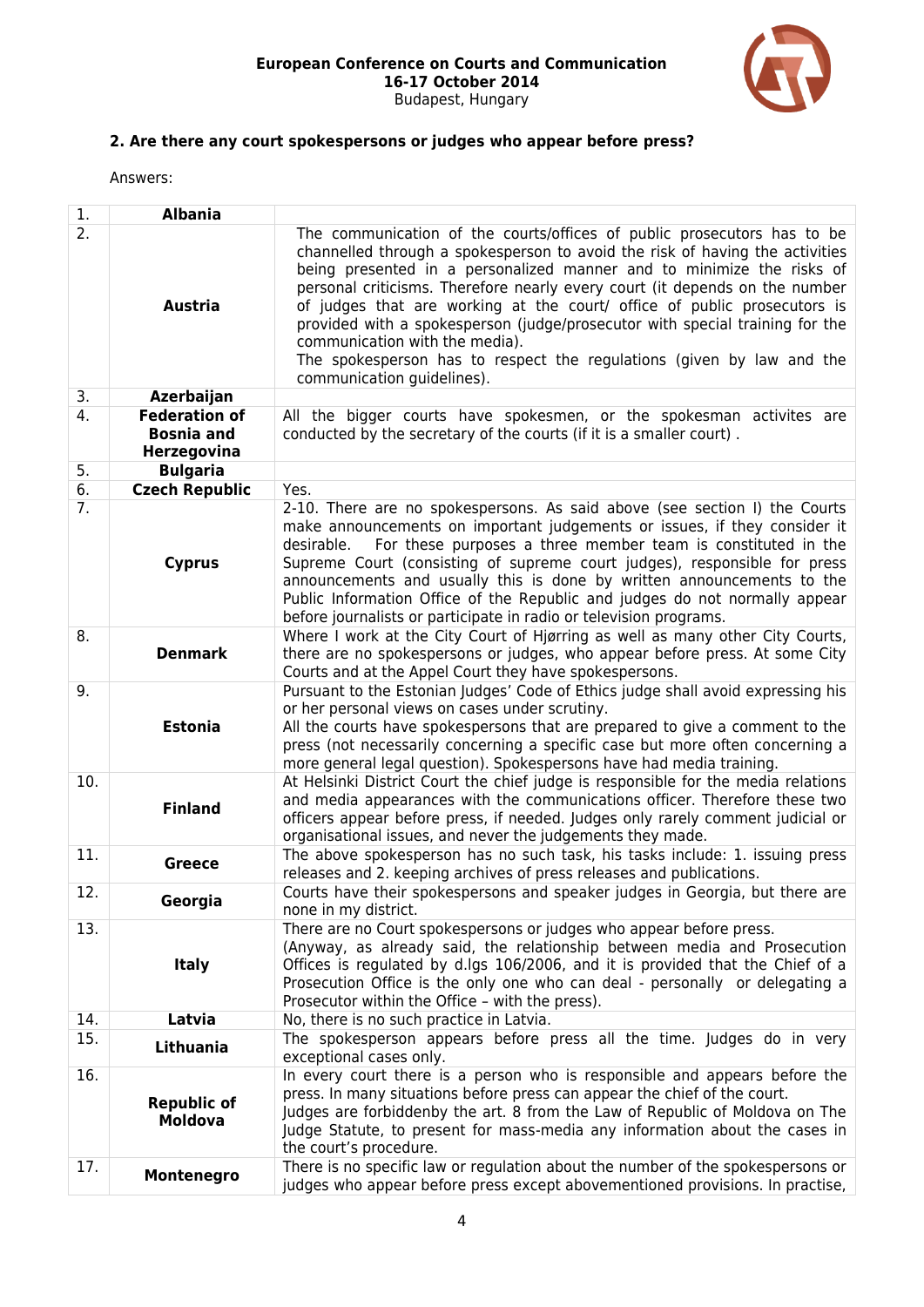

|     |                        | each court in Montengro has its own spokesperson who is usually a legal<br>assistant of judges but in some courts in Montenegro, we have judges as<br>authorised persons to communicate with media. They are selected by the free<br>opinion of the president taking into account their communication skills. Once<br>they are chosen, they all go on a training organised by the Judicial Training<br>Centre of Montenegro in cooperation with the Supreme Courg of Montenegro<br>and sometime in cooperation with international organisations, or NGO's. This is<br>our practice. They do not have their own organisation.<br>Their task is to inform the media and the public about the specific case of a<br>public interest. When giving such information, they are obliged to follow the<br>same rules and privisions as the president/judge who is authorised to provide<br>such information (see above answer 9). |
|-----|------------------------|---------------------------------------------------------------------------------------------------------------------------------------------------------------------------------------------------------------------------------------------------------------------------------------------------------------------------------------------------------------------------------------------------------------------------------------------------------------------------------------------------------------------------------------------------------------------------------------------------------------------------------------------------------------------------------------------------------------------------------------------------------------------------------------------------------------------------------------------------------------------------------------------------------------------------|
| 18. | <b>The Netherlands</b> | Yes, there exists a national pool of judges, who are both experts in their field<br>and experienced in dealing with the press. The members of this pool have been<br>authorized to speak nationwide on behalf of their colleagues, and are prepared<br>to act as spokespeople in front of the cameras.                                                                                                                                                                                                                                                                                                                                                                                                                                                                                                                                                                                                                    |
| 19. | <b>Norway</b>          |                                                                                                                                                                                                                                                                                                                                                                                                                                                                                                                                                                                                                                                                                                                                                                                                                                                                                                                           |
| 20. | <b>Poland</b>          | Yes, there are 64 spokespersons in Polish courts. They are appointed in regional<br>courts, courts of appeal and the Supreme Court.                                                                                                                                                                                                                                                                                                                                                                                                                                                                                                                                                                                                                                                                                                                                                                                       |
| 21. | Romania                | Yes.                                                                                                                                                                                                                                                                                                                                                                                                                                                                                                                                                                                                                                                                                                                                                                                                                                                                                                                      |
| 22. | <b>Slovenia</b>        | Yes, there are. Mostly, presidents of individual courts are also their speakers for<br>the press. In some cases (larger courts), specialised spokespersons represent<br>the court.                                                                                                                                                                                                                                                                                                                                                                                                                                                                                                                                                                                                                                                                                                                                        |
| 23. | <b>Turkey</b>          |                                                                                                                                                                                                                                                                                                                                                                                                                                                                                                                                                                                                                                                                                                                                                                                                                                                                                                                           |
| 24. | <b>Ukraine</b>         | In a few courts.                                                                                                                                                                                                                                                                                                                                                                                                                                                                                                                                                                                                                                                                                                                                                                                                                                                                                                          |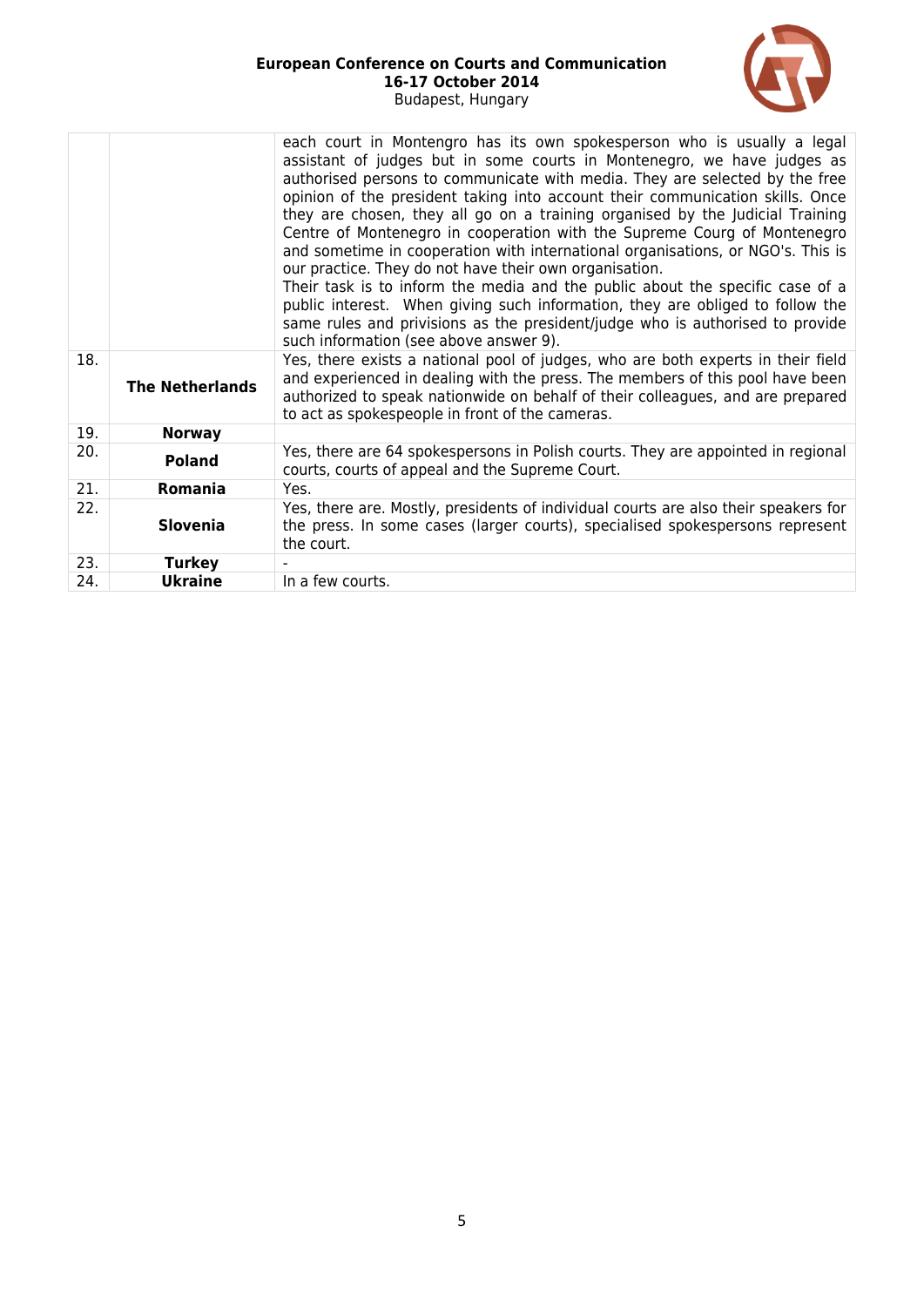

### **3. If yes, how are they selected and prepared? Is their training organised centrally or locally?**

| 2.<br>They are selected locally (by the president of the court; judges, that are<br>interested in the media and want to be the spokesperson of the court; they<br><b>Austria</b><br>have to fulfil different criteria, that are regulated centrally) and prepared<br>centrally (interview trainings, given information to help with the new function).<br>3.<br>Azerbaijan<br>4.<br><b>Federation of</b><br>Regarding this court, the spokesman is elected by job advertisement. As far as                                                                                                                                                                                                                                                                                                                                                                                                                                                                                                                                                                               |
|--------------------------------------------------------------------------------------------------------------------------------------------------------------------------------------------------------------------------------------------------------------------------------------------------------------------------------------------------------------------------------------------------------------------------------------------------------------------------------------------------------------------------------------------------------------------------------------------------------------------------------------------------------------------------------------------------------------------------------------------------------------------------------------------------------------------------------------------------------------------------------------------------------------------------------------------------------------------------------------------------------------------------------------------------------------------------|
|                                                                                                                                                                                                                                                                                                                                                                                                                                                                                                                                                                                                                                                                                                                                                                                                                                                                                                                                                                                                                                                                          |
|                                                                                                                                                                                                                                                                                                                                                                                                                                                                                                                                                                                                                                                                                                                                                                                                                                                                                                                                                                                                                                                                          |
| <b>Bosnia and</b><br>training is concerned, up until now, the spokesman has participated in one<br>regional and several local trainings.<br>Herzegovina                                                                                                                                                                                                                                                                                                                                                                                                                                                                                                                                                                                                                                                                                                                                                                                                                                                                                                                  |
| 5.<br><b>Bulgaria</b>                                                                                                                                                                                                                                                                                                                                                                                                                                                                                                                                                                                                                                                                                                                                                                                                                                                                                                                                                                                                                                                    |
| 6.<br><b>Czech Republic</b><br>They are selected by the president of the court, trained centrally.                                                                                                                                                                                                                                                                                                                                                                                                                                                                                                                                                                                                                                                                                                                                                                                                                                                                                                                                                                       |
| 7.<br>2-10. There are no spokespersons. As said above (see section I) the Courts<br>make announcements on important judgements or issues, if they consider it<br>For these purposes a three member team is constituted in the<br>desirable.<br>Supreme Court (consisting of supreme court judges), responsible for press<br><b>Cyprus</b><br>announcements and usually this is done by written announcements to the<br>Public Information Office of the Republic and judges do not normally appear<br>before journalists or participate in radio or television programs.                                                                                                                                                                                                                                                                                                                                                                                                                                                                                                 |
| 8.<br>As far as I know, the spokespersons at the Appel Courts, are selected among<br><b>Denmark</b><br>the judges, who work there. There is no training organized centrally or locally.                                                                                                                                                                                                                                                                                                                                                                                                                                                                                                                                                                                                                                                                                                                                                                                                                                                                                  |
| 9.<br>Chairmen of courts, directors of courts and chairmen of chambers are<br>spokespersons by default. Chairmen of chambers can nominate a legal adviser<br><b>Estonia</b><br>of a chamber to be a spokesperson. All spokespersons have media training that<br>the department of public relations of the Supreme Court aims to organise once<br>a year. Renowned journalists and media experts are trainers at these courses.                                                                                                                                                                                                                                                                                                                                                                                                                                                                                                                                                                                                                                           |
| Spokesperson of the Helsinki District Court is selected through an open<br>10.<br>vacancy. She is a communications professional. The Chief judge who mainly<br><b>Finland</b><br>appears in the media is trained to perform by the spokesperson for each<br>interview separately each time.                                                                                                                                                                                                                                                                                                                                                                                                                                                                                                                                                                                                                                                                                                                                                                              |
| 11.<br><b>Greece</b>                                                                                                                                                                                                                                                                                                                                                                                                                                                                                                                                                                                                                                                                                                                                                                                                                                                                                                                                                                                                                                                     |
| 12.<br>Georgia<br>I am not informed about the selection process and trainings.                                                                                                                                                                                                                                                                                                                                                                                                                                                                                                                                                                                                                                                                                                                                                                                                                                                                                                                                                                                           |
| 13.<br>A selection process is not in place and trainings are not provided.<br><b>Italy</b>                                                                                                                                                                                                                                                                                                                                                                                                                                                                                                                                                                                                                                                                                                                                                                                                                                                                                                                                                                               |
| 14.<br>Latvia                                                                                                                                                                                                                                                                                                                                                                                                                                                                                                                                                                                                                                                                                                                                                                                                                                                                                                                                                                                                                                                            |
| 15.<br>Lithuania<br>There are trainings organized by National Court Administration.                                                                                                                                                                                                                                                                                                                                                                                                                                                                                                                                                                                                                                                                                                                                                                                                                                                                                                                                                                                      |
| 16.<br>This person is selected by the ward staff and is included in Monitoring service<br><b>Republic of</b><br>and public relations; one of condition to be employed is journalist studies.<br><b>Moldova</b><br>There are no training organized for spokespersons, yet.                                                                                                                                                                                                                                                                                                                                                                                                                                                                                                                                                                                                                                                                                                                                                                                                |
| There is no specific law or regulation about the number of the spokespersons or<br>17.<br>judges who appear before press except abovementioned provisions. In practise,<br>each court in Montengro has its own spokesperson who is usually a legal<br>assistant of judges but in some courts in Montenegro, we have judges as<br>authorised persons to communicate with media. They are selected by the free<br>opinion of the president taking into account their communication skills. Once<br>they are chosen, they all go on a training organised by the Judicial Training<br>Montenegro<br>Centre of Montenegro in cooperation with the Supreme Courg of Montenegro<br>and sometime in cooperation with international organisations, or NGO's. This is<br>our practice. They do not have their own organisation.<br>Their task is to inform the media and the public about the specific case of a<br>public interest. When giving such information, they are obliged to follow the<br>same rules and privisions as the president/judge who is authorised to provide |
| such information (see above answer 9).<br>The press judge is the spokesperson who answers to the media on behalf of the<br><b>The Netherlands</b><br>18.                                                                                                                                                                                                                                                                                                                                                                                                                                                                                                                                                                                                                                                                                                                                                                                                                                                                                                                 |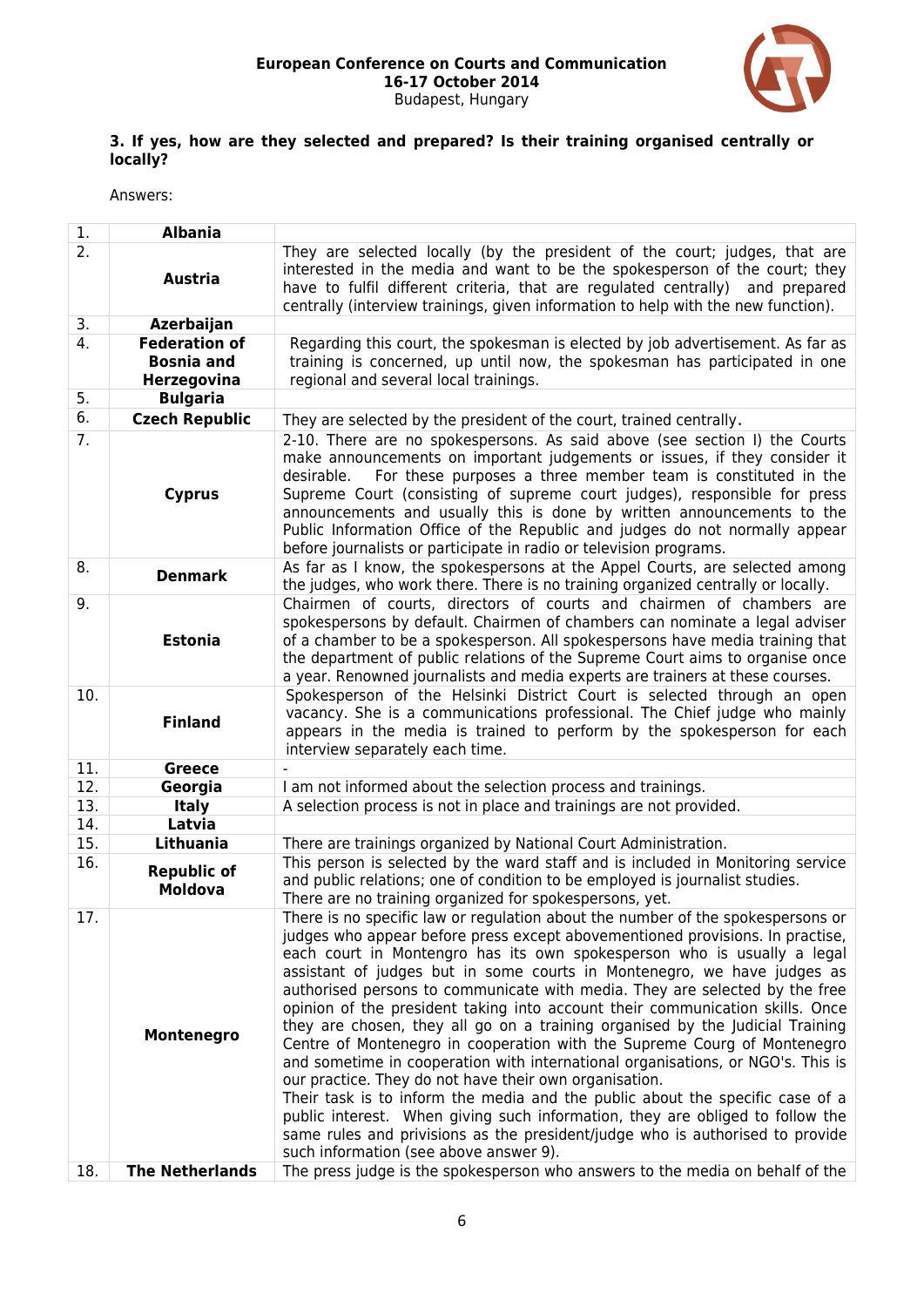

|     |                 | court. Officially, this task lies with the president of the court, but this<br>responsibility has been delegated to the press judge for several practical<br>reasons.<br>For one thing, court presidents are usually too busy to study all the cases, and<br>are involved in summary proceedings. These proceedings usually attract a<br>great deal of media attention in their own right.<br>In standard practice in the Netherlands, judges never have contact with the<br>press about a case at hand; rather, they provide information and explanations<br>to the press judge who acts as a spokesperson to the media. Press judges are<br>appointed at the district and appeals court levels. Their role is principally to<br>communicate<br>with the media about individual cases being handled by the court. Although<br>attention usually focuses on criminal cases, civil and administrative cases also<br>draw media coverage at times. The volume of work for press judges is usually<br>determined by the size of the court. In larger courts, such as the courts of<br>Amsterdam or<br>Rotterdam, there is a considerable workload on a daily basis, whereas smaller<br>courts deal with fewer cases of public interest. Most press judges fulfil this<br>particular responsibility in addition to their own judicial work and receive no<br>form of compensation - either in time or money. Initially, no special<br>qualifications were<br>required of press judges. In fact, the Committee of Press judges only recently |
|-----|-----------------|-----------------------------------------------------------------------------------------------------------------------------------------------------------------------------------------------------------------------------------------------------------------------------------------------------------------------------------------------------------------------------------------------------------------------------------------------------------------------------------------------------------------------------------------------------------------------------------------------------------------------------------------------------------------------------------------------------------------------------------------------------------------------------------------------------------------------------------------------------------------------------------------------------------------------------------------------------------------------------------------------------------------------------------------------------------------------------------------------------------------------------------------------------------------------------------------------------------------------------------------------------------------------------------------------------------------------------------------------------------------------------------------------------------------------------------------------------------------------------------------------------------------------------------------|
|     |                 | established the skills and qualifications required for the job.                                                                                                                                                                                                                                                                                                                                                                                                                                                                                                                                                                                                                                                                                                                                                                                                                                                                                                                                                                                                                                                                                                                                                                                                                                                                                                                                                                                                                                                                         |
|     |                 | These include a good camera presence and the ability to write about matters of<br>law in terms easily understood by laypeople. The Council for the Judiciary<br>coordinates special training courses for these judges, including on-camera<br>training. On a yearly basis, an average of sixteen judges receive media training.<br>The fact that many press judges change jobs within the judiciary every two or<br>three years, and may cease to serve as press judges poses an additional<br>challenge. On the other hand, this<br>high turnover has an advantage: an increasing number of judges now become<br>familiar with the effects of their work on the media.                                                                                                                                                                                                                                                                                                                                                                                                                                                                                                                                                                                                                                                                                                                                                                                                                                                                 |
| 19. | <b>Norway</b>   |                                                                                                                                                                                                                                                                                                                                                                                                                                                                                                                                                                                                                                                                                                                                                                                                                                                                                                                                                                                                                                                                                                                                                                                                                                                                                                                                                                                                                                                                                                                                         |
| 20. | <b>Poland</b>   | They are appointed by the presidents of the regional courts and the courts of<br>appeal after consulting the board of the court. Their training is organized<br>annually in the facilities of the National School of the Judiciary and Prosecution<br>and is also carried out by representatives of the media.                                                                                                                                                                                                                                                                                                                                                                                                                                                                                                                                                                                                                                                                                                                                                                                                                                                                                                                                                                                                                                                                                                                                                                                                                          |
| 21. | Romania         | The Office for Information and Public Relations within each court is led by a<br>judge appointed by the court's president, after expressing his/hers agreement<br>or by a graduate of the Faculty of Journalism or by a specialist in<br>communication, appointed by competition or exam. The head of the office also<br>fulfils the role of spokesperson. The training is organized locally and centrally.                                                                                                                                                                                                                                                                                                                                                                                                                                                                                                                                                                                                                                                                                                                                                                                                                                                                                                                                                                                                                                                                                                                             |
| 22. | <b>Slovenia</b> | They are usually delegated to such responsibilities on a long run, based on their<br>experience and skills. Primarily, the responsibility is on the presidents of the<br>courts themselves. Training for such managerial, non-judicial tasks is organised<br>centrally.                                                                                                                                                                                                                                                                                                                                                                                                                                                                                                                                                                                                                                                                                                                                                                                                                                                                                                                                                                                                                                                                                                                                                                                                                                                                 |
| 23. | <b>Turkey</b>   | Yes, There are 20 court houses which have specific spokesmen from selected<br>and authorized prosecutors. They are centrally assigned by the council. They are<br>also centrally trained via house training methods.                                                                                                                                                                                                                                                                                                                                                                                                                                                                                                                                                                                                                                                                                                                                                                                                                                                                                                                                                                                                                                                                                                                                                                                                                                                                                                                    |
| 24. | <b>Ukraine</b>  | No special requirements for selection and/or preparation. Locally if trained.                                                                                                                                                                                                                                                                                                                                                                                                                                                                                                                                                                                                                                                                                                                                                                                                                                                                                                                                                                                                                                                                                                                                                                                                                                                                                                                                                                                                                                                           |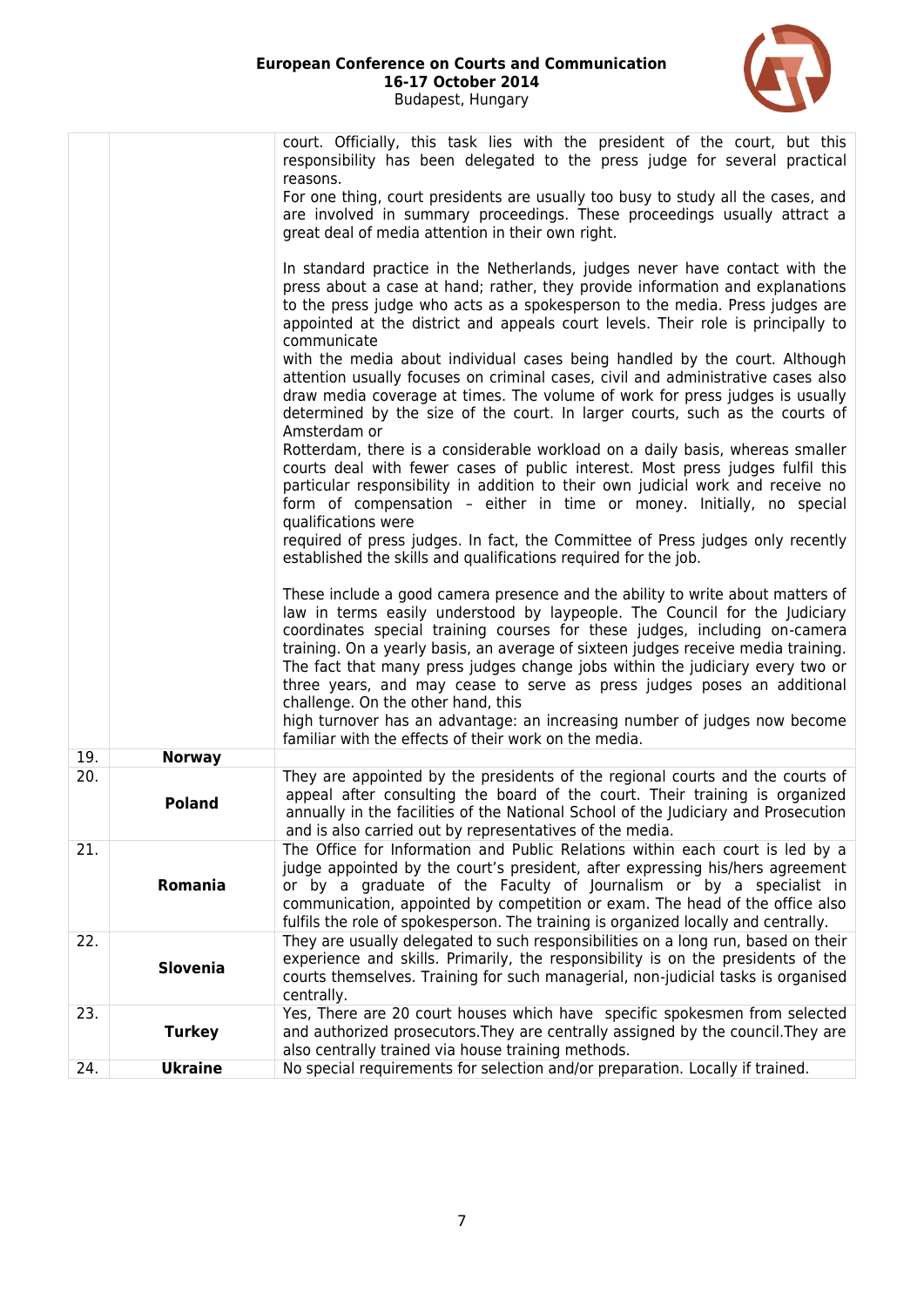

# **4. What are their main tasks? In what topics do they disclose information?**

| 1.               | <b>Albania</b>                                                  |                                                                                                                                                                                                                                                                                                                                                                                                                                                                                                                                                                                                                                                              |
|------------------|-----------------------------------------------------------------|--------------------------------------------------------------------------------------------------------------------------------------------------------------------------------------------------------------------------------------------------------------------------------------------------------------------------------------------------------------------------------------------------------------------------------------------------------------------------------------------------------------------------------------------------------------------------------------------------------------------------------------------------------------|
| $\overline{2}$ . | <b>Austria</b>                                                  | Judicial bodies can provide information to the media with due respect for legal<br>provisions concerning the protection of personal data, privacy, dignity, the<br>presumption of innocence, as well as the legal provisions precluding or<br>restricting disclosure of certain information.<br>The spokespersons of the courts inform the media about trials that take place<br>at this court. Every court has its own spokesperson.<br>Apart from that, the spokesperson of the Ministry of Justice informs the media<br>about other judicial topics (not concerning trials), like the legal background,<br>statistics, organisation of the judiciary etc. |
| 3.               | Azerbaijan                                                      |                                                                                                                                                                                                                                                                                                                                                                                                                                                                                                                                                                                                                                                              |
| 4.               | <b>Federation of</b><br><b>Bosnia and</b><br><b>Herzegovina</b> | The main task is communication between the court and the media, or the<br>public. Spokesman acts for the court and gives information to the media and<br>the public. The communicaion between the media and the public is performed<br>via e-mail, the telephone or other means of public informing. Regarding the<br>subjects, the spokesman gives all the information which are public and of<br>interest to the public, but which belong to jurisdiction of the court.                                                                                                                                                                                    |
| 5.               | <b>Bulgaria</b>                                                 |                                                                                                                                                                                                                                                                                                                                                                                                                                                                                                                                                                                                                                                              |
| 6.               | <b>Czech Republic</b>                                           | Everytime, when it is neccessary to inform medias.                                                                                                                                                                                                                                                                                                                                                                                                                                                                                                                                                                                                           |
| 7.               | <b>Cyprus</b>                                                   | 2-10. There are no spokespersons. As said above (see section I) the Courts<br>make announcements on important judgements or issues, if they consider it<br>For these purposes a three member team is constituted in the<br>desirable.<br>Supreme Court (consisting of supreme court judges), responsible for press<br>announcements and usually this is done by written announcements to the<br>Public Information Office of the Republic and judges do not normally appear<br>before journalists or participate in radio or television programs.                                                                                                            |
| 8.               | <b>Denmark</b>                                                  | The main task for spokesperson is to make a written statement informing the<br>press about a legal file for the public. It can be done in both a civil and a<br>criminal case. Not often spokespersons speak with the press.                                                                                                                                                                                                                                                                                                                                                                                                                                 |
| 9.               | <b>Estonia</b>                                                  | The role of spokespersons is reactive - they themselves do not initiate a<br>discussion on a certain topic but provide a comment when are asked to do so.<br>The role of the department of public relations of the Supreme Court is to ensure<br>that the spokespersons have had sufficient training.                                                                                                                                                                                                                                                                                                                                                        |
| 10.              | <b>Finland</b>                                                  | Spokesperson discloses information on the most interesting trials handled by<br>the court. This means that only a very small share of the cases are disclosed by<br>the spokesperson to the media. Of these cases, the court delivers information<br>on the indictment, timetable of the proceeding and on the judgement with<br>proper press release.                                                                                                                                                                                                                                                                                                       |
| 11.              | <b>Greece</b>                                                   | His main task is issuing press releases especially in cases of public interest,<br>taking care not to reveal any crucial information.                                                                                                                                                                                                                                                                                                                                                                                                                                                                                                                        |
| 12.              | Georgia                                                         | Their main task is to inform society about court decision and its' motivation.<br>They disclose information about topics that are interesting for press.                                                                                                                                                                                                                                                                                                                                                                                                                                                                                                     |
| 13.              | <b>Italy</b>                                                    | See point 2                                                                                                                                                                                                                                                                                                                                                                                                                                                                                                                                                                                                                                                  |
| 14.              | Latvia                                                          |                                                                                                                                                                                                                                                                                                                                                                                                                                                                                                                                                                                                                                                              |
| 15.              | Lithuania                                                       | Give the information in response to questions; inform media about cases of<br>public interest; take a part in such hearings; control filming and shooting<br>procedures in court.                                                                                                                                                                                                                                                                                                                                                                                                                                                                            |
| 16.              | <b>Republic of</b><br><b>Moldova</b>                            | Monitoring service and public relations have following tasks which are governed<br>by the internal organizational of each court of justice, but as common tasks can<br>be mentioned the following:<br>- To provide the requested information for the press and citizens;<br>- To check the publication of information about the cases and legal hearings;<br>- To manage website and e-mail of the court;<br>- To develop communications on court activity cases of public resonance.                                                                                                                                                                        |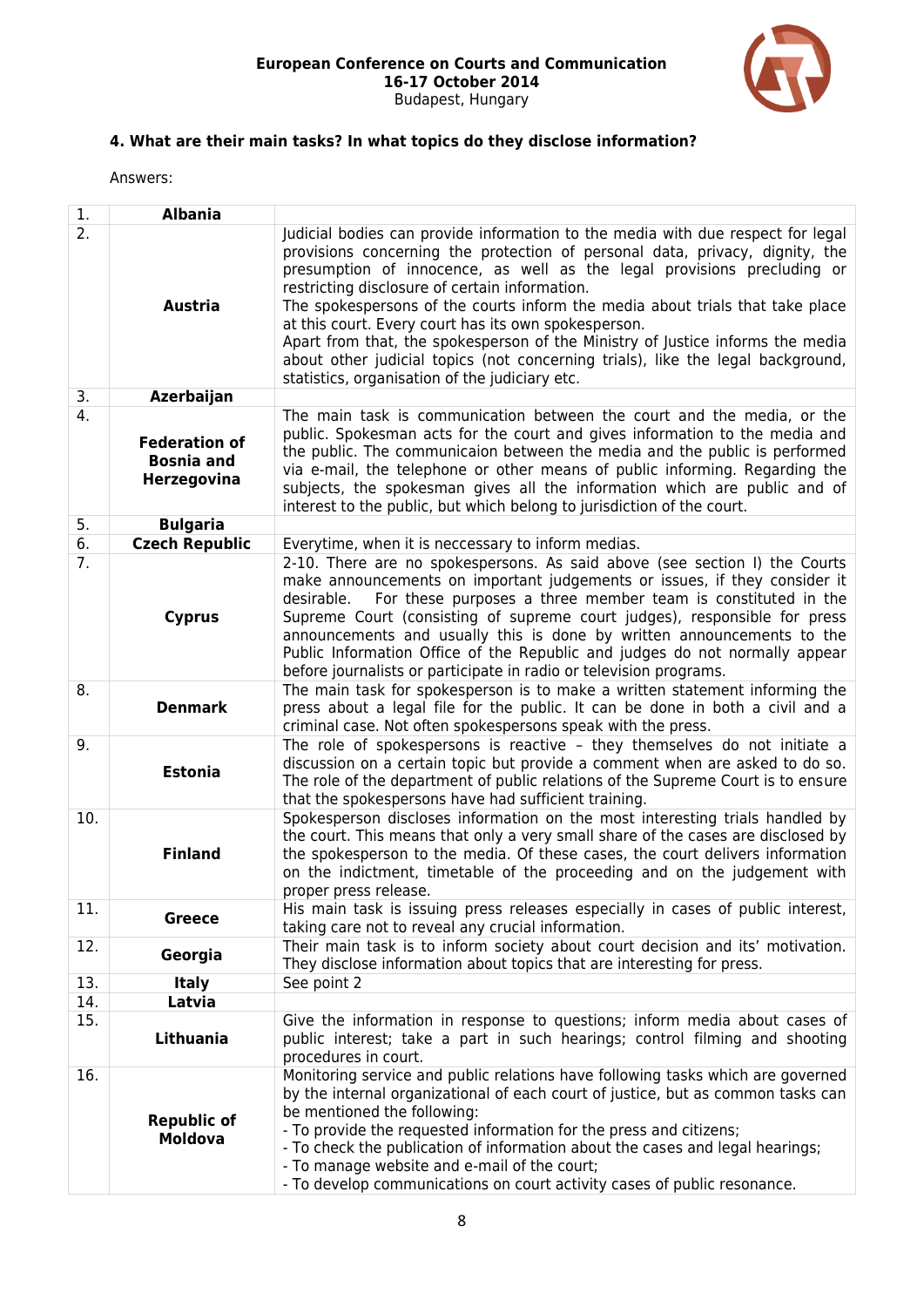

| 17. | Montenegro             | There is no specific law or regulation about the number of the spokespersons or<br>judges who appear before press except abovementioned provisions. In practise,<br>each court in Montengro has its own spokesperson who is usually a legal<br>assistant of judges but in some courts in Montenegro, we have judges as<br>authorised persons to communicate with media. They are selected by the free<br>opinion of the president taking into account their communication skills. Once<br>they are chosen, they all go on a training organised by the Judicial Training<br>Centre of Montenegro in cooperation with the Supreme Courg of Montenegro<br>and sometime in cooperation with international organisations, or NGO's. This is<br>our practice. They do not have their own organisation.<br>Their task is to inform the media and the public about the specific case of a<br>public interest. When giving such information, they are obliged to follow the<br>same rules and privisions as the president/judge who is authorised to provide<br>such information (see above answer 9). |
|-----|------------------------|-----------------------------------------------------------------------------------------------------------------------------------------------------------------------------------------------------------------------------------------------------------------------------------------------------------------------------------------------------------------------------------------------------------------------------------------------------------------------------------------------------------------------------------------------------------------------------------------------------------------------------------------------------------------------------------------------------------------------------------------------------------------------------------------------------------------------------------------------------------------------------------------------------------------------------------------------------------------------------------------------------------------------------------------------------------------------------------------------|
| 18. | <b>The Netherlands</b> | See the above-mentioned answer to question 3.                                                                                                                                                                                                                                                                                                                                                                                                                                                                                                                                                                                                                                                                                                                                                                                                                                                                                                                                                                                                                                                 |
| 19. | <b>Norway</b>          |                                                                                                                                                                                                                                                                                                                                                                                                                                                                                                                                                                                                                                                                                                                                                                                                                                                                                                                                                                                                                                                                                               |
| 20. | <b>Poland</b>          | Spokespersons task is publicly perform activities of courts and public relations<br>organization implemented with or through the media.                                                                                                                                                                                                                                                                                                                                                                                                                                                                                                                                                                                                                                                                                                                                                                                                                                                                                                                                                       |
| 21. | <b>Romania</b>         | The tasks, duties and powers of the spokespersons are provided by the same<br>normative acts mentioned before, but also by the job profiles of each person.<br>Also, Romania pays a special attention for observing the principle of<br>transparency of the judicial activity, according to the provisions of law, so that<br>the transmission of information is the rule and not sending the information is an<br>exception, according to the definition provided for by Law no.677/2001 on the<br>protection of personal data and of article 12 of Law no.544/2001.                                                                                                                                                                                                                                                                                                                                                                                                                                                                                                                         |
| 22. | <b>Slovenia</b>        | Tasks mostly depend on the interest of the public or question by the media<br>(reactive activities). In pro-active communication activities, anybody can be<br>used as a spokesperson, except for the judge who is actually handling the case.                                                                                                                                                                                                                                                                                                                                                                                                                                                                                                                                                                                                                                                                                                                                                                                                                                                |
| 23. | <b>Turkey</b>          | Their main task is to address the need of public for information on publicly<br>interested cases.                                                                                                                                                                                                                                                                                                                                                                                                                                                                                                                                                                                                                                                                                                                                                                                                                                                                                                                                                                                             |
| 24. | <b>Ukraine</b>         | General information mostly.                                                                                                                                                                                                                                                                                                                                                                                                                                                                                                                                                                                                                                                                                                                                                                                                                                                                                                                                                                                                                                                                   |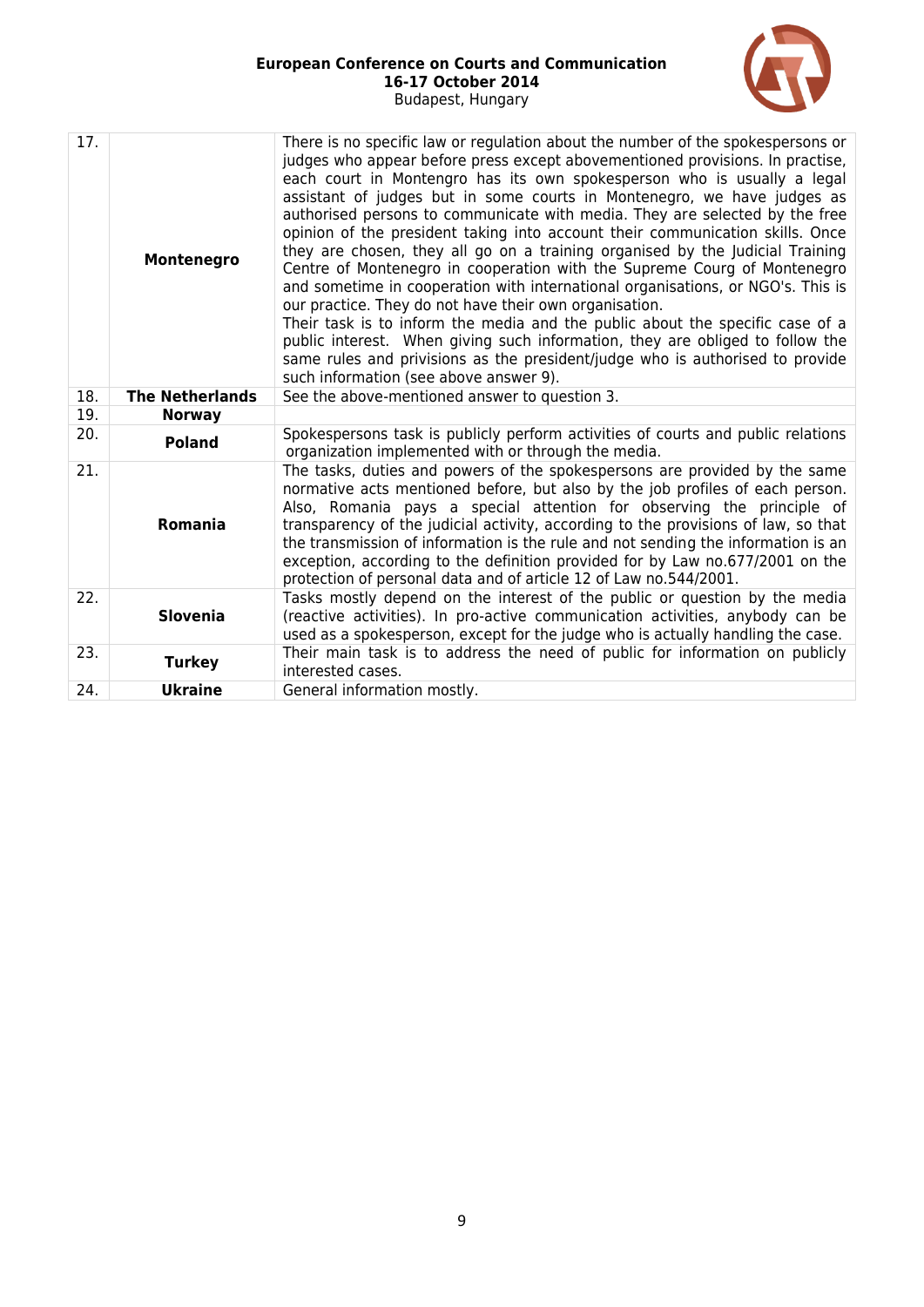

## **5. How are they organised/do they have an organisation?**

| 1.         | <b>Albania</b>                                                              |                                                                                                                                                                                                                                                                                                                                                                                                                                                                                                                                                                                                                                                                                                                                                                                                                                                                                                                                                                                                                                                                                                                                                |
|------------|-----------------------------------------------------------------------------|------------------------------------------------------------------------------------------------------------------------------------------------------------------------------------------------------------------------------------------------------------------------------------------------------------------------------------------------------------------------------------------------------------------------------------------------------------------------------------------------------------------------------------------------------------------------------------------------------------------------------------------------------------------------------------------------------------------------------------------------------------------------------------------------------------------------------------------------------------------------------------------------------------------------------------------------------------------------------------------------------------------------------------------------------------------------------------------------------------------------------------------------|
| 2.         | <b>Austria</b>                                                              | Every court and prosecutors office has its own spokesperson. In the Ministry of<br>Justice there exists a spokesperson and a department for PR as well. It is head<br>of the media work of the judiciary and coordinates and supports the<br>spokespersons of the courts and prosecutors offices.<br>(The Minister of Justice has his own spokespersons as well.)                                                                                                                                                                                                                                                                                                                                                                                                                                                                                                                                                                                                                                                                                                                                                                              |
| 3.         | Azerbaijan                                                                  |                                                                                                                                                                                                                                                                                                                                                                                                                                                                                                                                                                                                                                                                                                                                                                                                                                                                                                                                                                                                                                                                                                                                                |
| 4.<br>5.   | <b>Federation of</b><br><b>Bosnia and</b><br>Herzegovina<br><b>Bulgaria</b> | It is unfamiliar.                                                                                                                                                                                                                                                                                                                                                                                                                                                                                                                                                                                                                                                                                                                                                                                                                                                                                                                                                                                                                                                                                                                              |
|            |                                                                             |                                                                                                                                                                                                                                                                                                                                                                                                                                                                                                                                                                                                                                                                                                                                                                                                                                                                                                                                                                                                                                                                                                                                                |
| 6.         | <b>Czech Republic</b>                                                       | No.                                                                                                                                                                                                                                                                                                                                                                                                                                                                                                                                                                                                                                                                                                                                                                                                                                                                                                                                                                                                                                                                                                                                            |
| 7.         | <b>Cyprus</b>                                                               | 2-10. There are no spokespersons. As said above (see section I) the Courts<br>make announcements on important judgements or issues, if they consider it<br>For these purposes a three member team is constituted in the<br>desirable.<br>Supreme Court (consisting of supreme court judges), responsible for press<br>announcements and usually this is done by written announcements to the<br>Public Information Office of the Republic and judges do not normally appear<br>before journalists or participate in radio or television programs.                                                                                                                                                                                                                                                                                                                                                                                                                                                                                                                                                                                              |
| 8.         | <b>Denmark</b>                                                              | Judges who appear before press or spokespersons do not have an organization.                                                                                                                                                                                                                                                                                                                                                                                                                                                                                                                                                                                                                                                                                                                                                                                                                                                                                                                                                                                                                                                                   |
| 9.         | <b>Estonia</b>                                                              | Spokespersons do not have a specific organisation.                                                                                                                                                                                                                                                                                                                                                                                                                                                                                                                                                                                                                                                                                                                                                                                                                                                                                                                                                                                                                                                                                             |
| 10.        | <b>Finland</b>                                                              | No, they don't.                                                                                                                                                                                                                                                                                                                                                                                                                                                                                                                                                                                                                                                                                                                                                                                                                                                                                                                                                                                                                                                                                                                                |
| 11.        | <b>Greece</b>                                                               | The Head of Prosecuting Department is at the same time the spokesperson of<br>Public Prosecutor's Office of Athens Court of First Instance, assisted by a<br>Prosecutor of First Instance.                                                                                                                                                                                                                                                                                                                                                                                                                                                                                                                                                                                                                                                                                                                                                                                                                                                                                                                                                     |
| 12.        | Georgia                                                                     | There is (or there are) speaker judge(s) and there are also a staff members who<br>prepare technical issues concerning to the press conference.                                                                                                                                                                                                                                                                                                                                                                                                                                                                                                                                                                                                                                                                                                                                                                                                                                                                                                                                                                                                |
| 13.        | <b>Italy</b>                                                                | See point 2.                                                                                                                                                                                                                                                                                                                                                                                                                                                                                                                                                                                                                                                                                                                                                                                                                                                                                                                                                                                                                                                                                                                                   |
| 14.        | Latvia                                                                      |                                                                                                                                                                                                                                                                                                                                                                                                                                                                                                                                                                                                                                                                                                                                                                                                                                                                                                                                                                                                                                                                                                                                                |
| 15.        | Lithuania                                                                   | The spokesperson directly subordinate to the Chief Judge of the court. He also<br>closely cooperates with the Communication division of the national Court<br>Administration.                                                                                                                                                                                                                                                                                                                                                                                                                                                                                                                                                                                                                                                                                                                                                                                                                                                                                                                                                                  |
| 16.        | <b>Republic of</b><br><b>Moldova</b>                                        | There is a Monitoring service with (as a rule, one) spokesperson in each court of<br>justice which is responsible for this domain and organize the interaction of press<br>with the court.                                                                                                                                                                                                                                                                                                                                                                                                                                                                                                                                                                                                                                                                                                                                                                                                                                                                                                                                                     |
| 17.<br>18. | Montenegro                                                                  | There is no specific law or regulation about the number of the spokespersons or<br>judges who appear before press except abovementioned provisions. In practise,<br>each court in Montengro has its own spokesperson who is usually a legal<br>assistant of judges but in some courts in Montenegro, we have judges as<br>authorised persons to communicate with media. They are selected by the free<br>opinion of the president taking into account their communication skills. Once<br>they are chosen, they all go on a training organised by the Judicial Training<br>Centre of Montenegro in cooperation with the Supreme Courg of Montenegro<br>and sometime in cooperation with international organisations, or NGO's. This is<br>our practice. They do not have their own organisation.<br>Their task is to inform the media and the public about the specific case of a<br>public interest. When giving such information, they are obliged to follow the<br>same rules and privisions as the president/judge who is authorised to provide<br>such information (see above answer 9).<br>See the above-mentioned answer to question 3. |
|            | <b>The Netherlands</b>                                                      |                                                                                                                                                                                                                                                                                                                                                                                                                                                                                                                                                                                                                                                                                                                                                                                                                                                                                                                                                                                                                                                                                                                                                |
| 19.        | <b>Norway</b>                                                               |                                                                                                                                                                                                                                                                                                                                                                                                                                                                                                                                                                                                                                                                                                                                                                                                                                                                                                                                                                                                                                                                                                                                                |
| 20.        | <b>Poland</b>                                                               | Each of them is employed in the other court. In the field of press information                                                                                                                                                                                                                                                                                                                                                                                                                                                                                                                                                                                                                                                                                                                                                                                                                                                                                                                                                                                                                                                                 |
|            |                                                                             |                                                                                                                                                                                                                                                                                                                                                                                                                                                                                                                                                                                                                                                                                                                                                                                                                                                                                                                                                                                                                                                                                                                                                |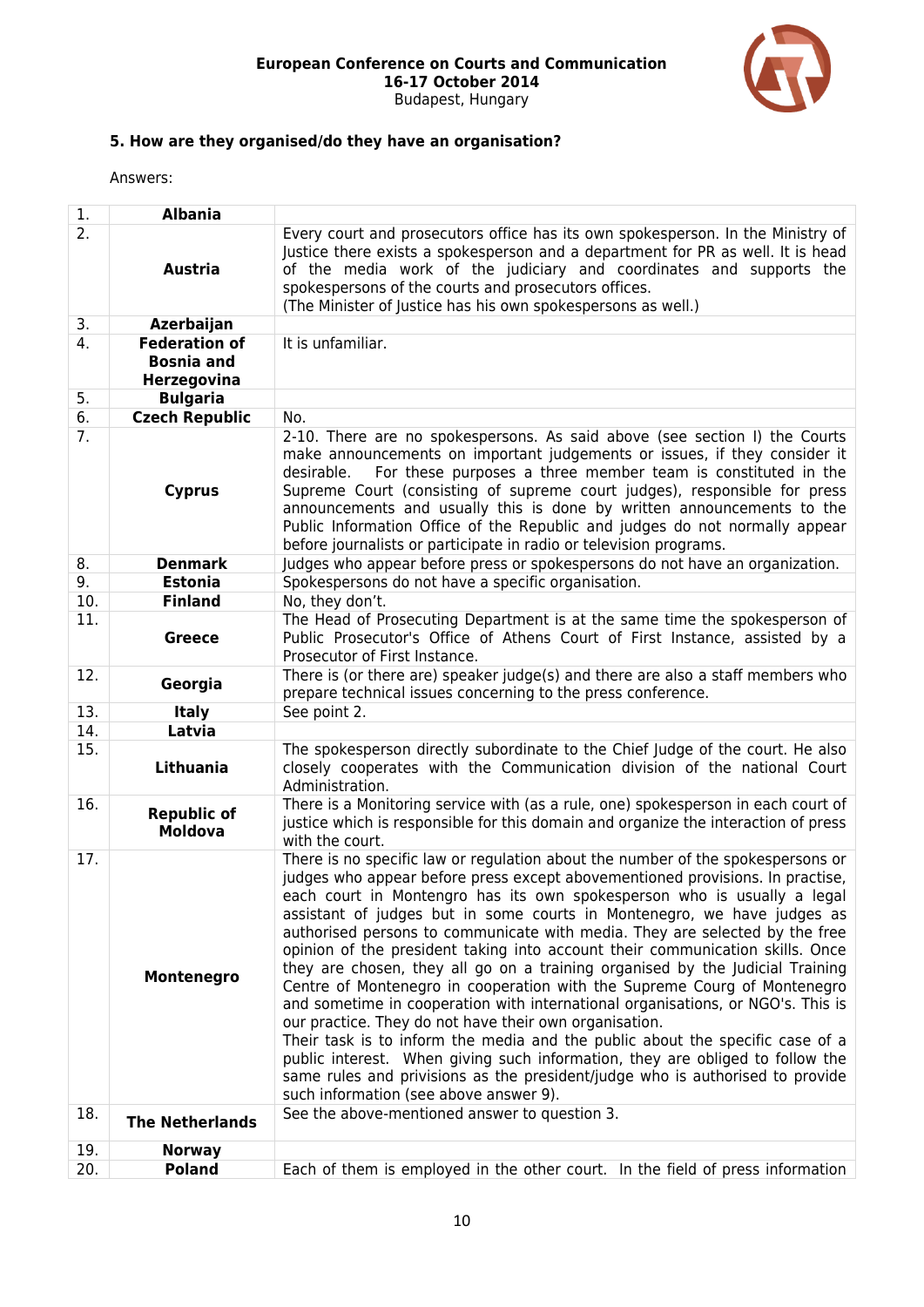

|     |                 | spokepersons report directly to the presidents.                                                                                    |
|-----|-----------------|------------------------------------------------------------------------------------------------------------------------------------|
| 21. | <b>Romania</b>  | There are professional associations comprising magistrates, but there is no<br>separate association comprising only spokespersons. |
| 22. | <b>Slovenia</b> | There is no special organisation.                                                                                                  |
| 23. | <b>Turkey</b>   | Court spokesmen are just staff of their institution as prosecutors.                                                                |
| 24. | <b>Ukraine</b>  | No, they do not.                                                                                                                   |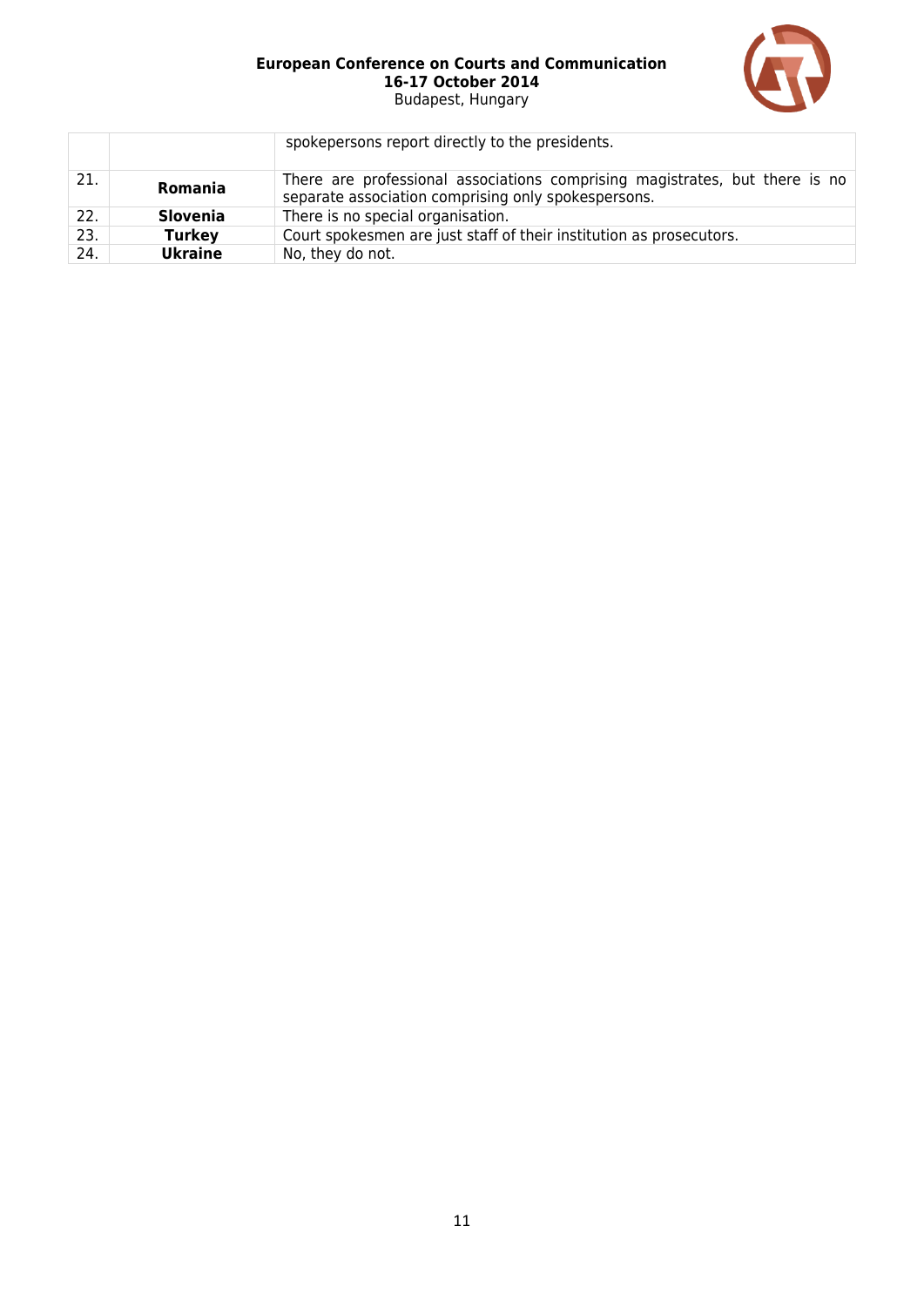

# **6. Do the courts have communication advisors? If yes, what are their main tasks?**

| 1.               | <b>Albania</b>                                           |                                                                                                                                                                                                                                                                                                                                                                                                                                                                                                                                                                                                                                                                                                                                                                                                                                                                                                                                                                                                                                      |
|------------------|----------------------------------------------------------|--------------------------------------------------------------------------------------------------------------------------------------------------------------------------------------------------------------------------------------------------------------------------------------------------------------------------------------------------------------------------------------------------------------------------------------------------------------------------------------------------------------------------------------------------------------------------------------------------------------------------------------------------------------------------------------------------------------------------------------------------------------------------------------------------------------------------------------------------------------------------------------------------------------------------------------------------------------------------------------------------------------------------------------|
| 2.               | <b>Austria</b>                                           | No. (but the spokespersons are judges/prosecutors with a special training for<br>the communication with the media)                                                                                                                                                                                                                                                                                                                                                                                                                                                                                                                                                                                                                                                                                                                                                                                                                                                                                                                   |
| 3.               | Azerbaijan                                               |                                                                                                                                                                                                                                                                                                                                                                                                                                                                                                                                                                                                                                                                                                                                                                                                                                                                                                                                                                                                                                      |
| 4.               | <b>Federation of</b><br><b>Bosnia and</b><br>Herzegovina | This court does not have a communication advisor, but we do not dispose with<br>this information related to the other courts.                                                                                                                                                                                                                                                                                                                                                                                                                                                                                                                                                                                                                                                                                                                                                                                                                                                                                                        |
| 5.               | <b>Bulgaria</b>                                          |                                                                                                                                                                                                                                                                                                                                                                                                                                                                                                                                                                                                                                                                                                                                                                                                                                                                                                                                                                                                                                      |
| 6.               | <b>Czech Republic</b>                                    | No.                                                                                                                                                                                                                                                                                                                                                                                                                                                                                                                                                                                                                                                                                                                                                                                                                                                                                                                                                                                                                                  |
| $\overline{7}$ . | <b>Cyprus</b>                                            | 2-10. There are no spokespersons. As said above (see section I) the Courts<br>make announcements on important judgements or issues, if they consider it<br>For these purposes a three member team is constituted in the<br>desirable.<br>Supreme Court (consisting of supreme court judges), responsible for press<br>announcements and usually this is done by written announcements to the<br>Public Information Office of the Republic and judges do not normally appear<br>before journalists or participate in radio or television programs.                                                                                                                                                                                                                                                                                                                                                                                                                                                                                    |
| 8.               | <b>Denmark</b>                                           | The City Court of Higrring do not have communication advisors, and I am not<br>acquainted with other Courts in Denmark, what have communications advisors.                                                                                                                                                                                                                                                                                                                                                                                                                                                                                                                                                                                                                                                                                                                                                                                                                                                                           |
| 9.               | <b>Estonia</b>                                           | The Public relations department of the Supreme Court manages the Supreme<br>Court relations with the general public and co-ordinates the public relations<br>activities of the Supreme Court and the court system. The department is<br>responsible for the development and implementation of the information policy<br>of the Supreme Court and manages the internal communication of the Supreme<br>Court and the court system.                                                                                                                                                                                                                                                                                                                                                                                                                                                                                                                                                                                                    |
| 10.              | <b>Finland</b>                                           | Helsinki District Court has employed a professional communications officer to<br>take care and develop the communication activities of the court. Her tasks<br>include e.g. internal and external communication, media relations, media<br>monitoring, editoring web pages and brochures. Background of the<br>communications officer is purely in communications activities, she has no<br>judicial background.                                                                                                                                                                                                                                                                                                                                                                                                                                                                                                                                                                                                                     |
| 11.              | <b>Greece</b>                                            | No.                                                                                                                                                                                                                                                                                                                                                                                                                                                                                                                                                                                                                                                                                                                                                                                                                                                                                                                                                                                                                                  |
| 12.              | Georgia                                                  | Courts do not have such advisor as I know.                                                                                                                                                                                                                                                                                                                                                                                                                                                                                                                                                                                                                                                                                                                                                                                                                                                                                                                                                                                           |
| 13.              | <b>Italy</b>                                             | No, they don't have any.                                                                                                                                                                                                                                                                                                                                                                                                                                                                                                                                                                                                                                                                                                                                                                                                                                                                                                                                                                                                             |
| 14.              | Latvia                                                   | In Latvian courts, except for the Supreme Court and the largest regional court,<br>namely, Riga regional court, there are no communication officers or advisers.<br>However, there is employee appointed in each court (mainly, the assistant to<br>the chairperson of a court), whose extra duty is cooperation with media. Their<br>task is to answer to questions of media about court cases.<br>The Department of Public Relations of the Ministry of Justice communicates with<br>media on issues related to court policy and organisation.<br>There are two employees in the Division of Communication of the Supreme<br>Court, who communicate with media and society. The Head of the Division of<br>Communication is responsible for communication and public relations of the<br>Supreme Court as of institution, and for information of the Council for the<br>Judiciary and the Disciplinary Court. The Press secretary informs and answers to<br>questions of media on court cases being reviewed by the Supreme Court. |
| 15.              | Lithuania                                                | No, it doesn't.                                                                                                                                                                                                                                                                                                                                                                                                                                                                                                                                                                                                                                                                                                                                                                                                                                                                                                                                                                                                                      |
| 16.              | <b>Republic of</b><br><b>Moldova</b>                     | As a rule, spokesperson is the single person who communicate with press<br>having as advisor the chief of the court, but for the Supreme Court of Justice<br>can be employed more persons, who have the main task to prepare the press<br>releases witch a published on the website of the court.                                                                                                                                                                                                                                                                                                                                                                                                                                                                                                                                                                                                                                                                                                                                    |
| 17.              | Montenegro                                               | There is no communication advisors in Montenegro, nor they are prescribed by<br>any legal act.                                                                                                                                                                                                                                                                                                                                                                                                                                                                                                                                                                                                                                                                                                                                                                                                                                                                                                                                       |
| 18.              | <b>The Netherlands</b>                                   | Yes. Every court has a communications department. That department can be                                                                                                                                                                                                                                                                                                                                                                                                                                                                                                                                                                                                                                                                                                                                                                                                                                                                                                                                                             |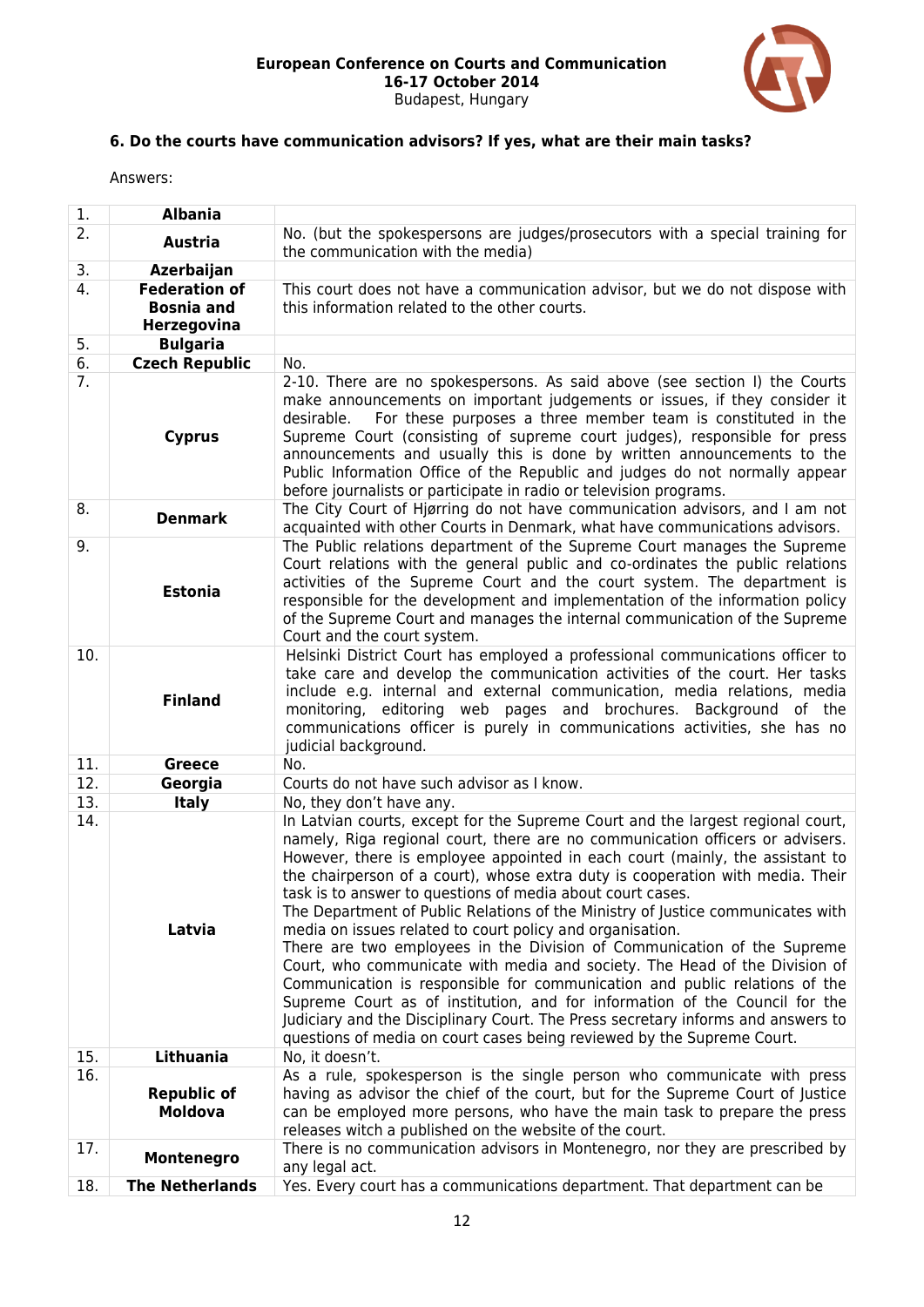| <b>European Conference on Courts and Communication</b> |  |
|--------------------------------------------------------|--|
| 16-17 October 2014                                     |  |
| Budapest, Hungary                                      |  |



|     |                 | contacted at least during office hours. The communications department is<br>responsible, together with the judge responsible for briefing the press, for<br>communications with respect to legal actions and decisions. The judge<br>responsible for briefing the press can be contacted through the communications<br>department.<br>The communications department is responsible, together with the court<br>management, for communications on behalf of the court with respect to all<br>matters that exceed the scope of the case in question. The court management<br>can be contacted through the communications department.<br>The communications department of the Netherlands Council for the Judiciary<br>(Raad voor de rechtspraak) is responsible for communications with respect to<br>all national matters. |
|-----|-----------------|---------------------------------------------------------------------------------------------------------------------------------------------------------------------------------------------------------------------------------------------------------------------------------------------------------------------------------------------------------------------------------------------------------------------------------------------------------------------------------------------------------------------------------------------------------------------------------------------------------------------------------------------------------------------------------------------------------------------------------------------------------------------------------------------------------------------------|
| 19. | <b>Norway</b>   |                                                                                                                                                                                                                                                                                                                                                                                                                                                                                                                                                                                                                                                                                                                                                                                                                           |
| 20. | <b>Poland</b>   | No, they haven't.                                                                                                                                                                                                                                                                                                                                                                                                                                                                                                                                                                                                                                                                                                                                                                                                         |
| 21. | Romania         | Yes. The duties, tasks and powers are provided for by the same normative acts<br>mentioned before, and are mainly those on public information.                                                                                                                                                                                                                                                                                                                                                                                                                                                                                                                                                                                                                                                                            |
| 22. | <b>Slovenia</b> | In some cases (bigger courts) the courts employ communication specialists,<br>who coordinate and prepare communication activities, and occasionally also act<br>as spokespersons.                                                                                                                                                                                                                                                                                                                                                                                                                                                                                                                                                                                                                                         |
| 23. | <b>Turkey</b>   | Courts have no specific communication advisors.                                                                                                                                                                                                                                                                                                                                                                                                                                                                                                                                                                                                                                                                                                                                                                           |
| 24. | <b>Ukraine</b>  | No, they do not.                                                                                                                                                                                                                                                                                                                                                                                                                                                                                                                                                                                                                                                                                                                                                                                                          |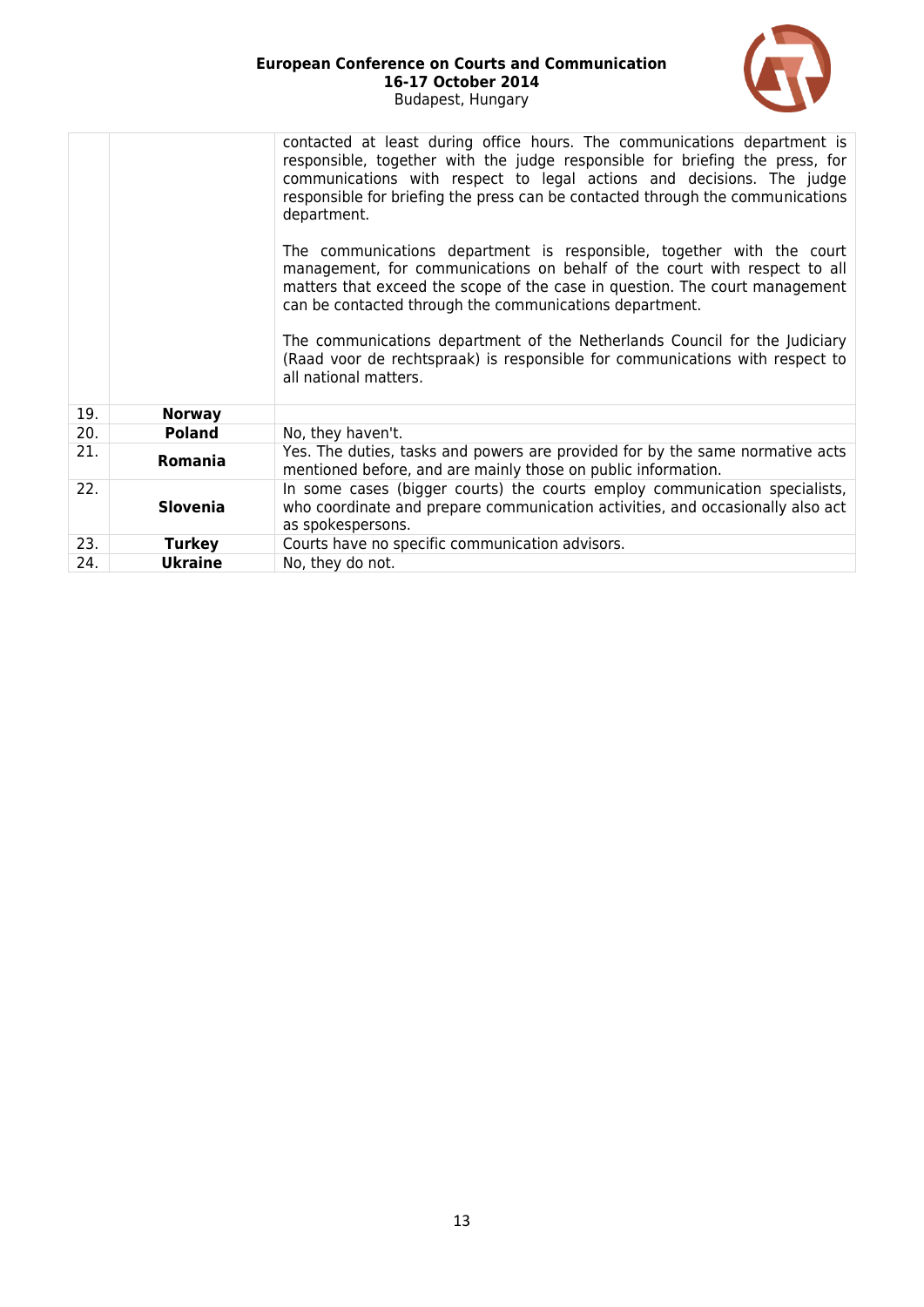

**7. What is the work relationship of spokespersons and judges like? What is the proceeding in regulation and in practice between court spokespersons and judges like who either appear before the press or handle cases of public interest? Are cases of public interest handled with special attention during case allocation (e.g. special case number, statistics of these types of cases)? Is there a possibility to assign these cases to special "media sensitive" judges?**

| 1.               | <b>Albania</b>                                                  |                                                                                                                                                                                                                                                                                                                                                                                                                                                                                                                                                                                                                                                                                                                                                                                                                                                                                                                                                                                                                                                                                                                                                                                                                                                                                                                                                                                                                                                |
|------------------|-----------------------------------------------------------------|------------------------------------------------------------------------------------------------------------------------------------------------------------------------------------------------------------------------------------------------------------------------------------------------------------------------------------------------------------------------------------------------------------------------------------------------------------------------------------------------------------------------------------------------------------------------------------------------------------------------------------------------------------------------------------------------------------------------------------------------------------------------------------------------------------------------------------------------------------------------------------------------------------------------------------------------------------------------------------------------------------------------------------------------------------------------------------------------------------------------------------------------------------------------------------------------------------------------------------------------------------------------------------------------------------------------------------------------------------------------------------------------------------------------------------------------|
| $\overline{2}$ . | <b>Austria</b>                                                  | The spokesperson of the court is a judge as well. The judges inform the<br>spokesperson if they have a trial that could interest the media.<br>The communication of the courts/offices of public prosecutors has to be<br>channeled through a spokesperson to avoid the risk of having the activities<br>being presented in a personalized manner and to minimize the risks of personal<br>criticisms. Therefore every court/ office of public prosecutors is provided with a<br>spokesperson (judge/prosecutor with special training for the communication<br>with the media).<br>One of the basic principles of the judiciary is that you can't choose a judge for a<br>special trial, so there is no possibility to assign cases with special media<br>attention to special "media sensitive" judges.                                                                                                                                                                                                                                                                                                                                                                                                                                                                                                                                                                                                                                       |
| 3.               | Azerbaijan                                                      |                                                                                                                                                                                                                                                                                                                                                                                                                                                                                                                                                                                                                                                                                                                                                                                                                                                                                                                                                                                                                                                                                                                                                                                                                                                                                                                                                                                                                                                |
| 4.               | <b>Federation of</b><br><b>Bosnia and</b><br><b>Herzegovina</b> | When speaking of case allocation, they are randomly assigned to judges via<br>Case Management System (CMS), so the "sensitive" cases cannot be assigned<br>to specific judges, neither does this court have judges trained for public<br>speaches in the media. Judges of this court do not give statements or<br>communicate to the media in a manner the spokesman does. They can<br>participate in the radio or TV shows which deal with specific issues (not specific<br>court case), press conferences etc.<br>During the public speeches, judges can give information related to juvenile<br>delinguency, the increase of the number of the utility cases, statistic data<br>(number of divorces, number of sentenced persons for crimes of drug abuse<br>and similar). Therefore, they can address the public and make public<br>appearances, but they cannot inform of specific cases, even if these are of<br>great public interest. In these situations, there is the court spokesman or the<br>president of the court.<br>Regarding the relation between the spokesman and the public appearing<br>judges, the spokesmans' duty is to prepare a judge in a specific appearance for<br>a specific subject, or for the press conference appearance.<br>In such cases, the spokesman prepares all the needed information for the<br>judges' appearance, and agrees on the details related to the statement, with<br>him and the media. |
| 5.               | <b>Bulgaria</b>                                                 |                                                                                                                                                                                                                                                                                                                                                                                                                                                                                                                                                                                                                                                                                                                                                                                                                                                                                                                                                                                                                                                                                                                                                                                                                                                                                                                                                                                                                                                |
| 6.               | <b>Czech Republic</b>                                           | Some of the spokespersons (usually not high/supreme court) are judges as well,<br>they do it besides their job. Cases are not handled with special attention.                                                                                                                                                                                                                                                                                                                                                                                                                                                                                                                                                                                                                                                                                                                                                                                                                                                                                                                                                                                                                                                                                                                                                                                                                                                                                  |
| 7.               | <b>Cyprus</b>                                                   | 2-10. There are no spokespersons. As said above (see section I) the Courts<br>make announcements on important judgements or issues, if they consider it<br>For these purposes a three member team is constituted in the<br>desirable.<br>Supreme Court (consisting of supreme court judges), responsible for press<br>announcements and usually this is done by written announcements to the<br>Public Information Office of the Republic and judges do not normally appear<br>before journalists or participate in radio or television programs.                                                                                                                                                                                                                                                                                                                                                                                                                                                                                                                                                                                                                                                                                                                                                                                                                                                                                              |
| 8.               | <b>Denmark</b>                                                  | Spokespersons are judges, and whey work as judges. A case of public interest<br>will mainly be handled by a judge and not a deputy-judge, bud there are no<br>"media sensitive" judges.                                                                                                                                                                                                                                                                                                                                                                                                                                                                                                                                                                                                                                                                                                                                                                                                                                                                                                                                                                                                                                                                                                                                                                                                                                                        |
| 9.               | <b>Estonia</b>                                                  | Most spokespersons are judges. There is no possibility of assigning cases to<br>"media-sensitive" judges (cases are assigned to judges by a computer<br>programme). In addition, judges are not to comment the cases that they                                                                                                                                                                                                                                                                                                                                                                                                                                                                                                                                                                                                                                                                                                                                                                                                                                                                                                                                                                                                                                                                                                                                                                                                                 |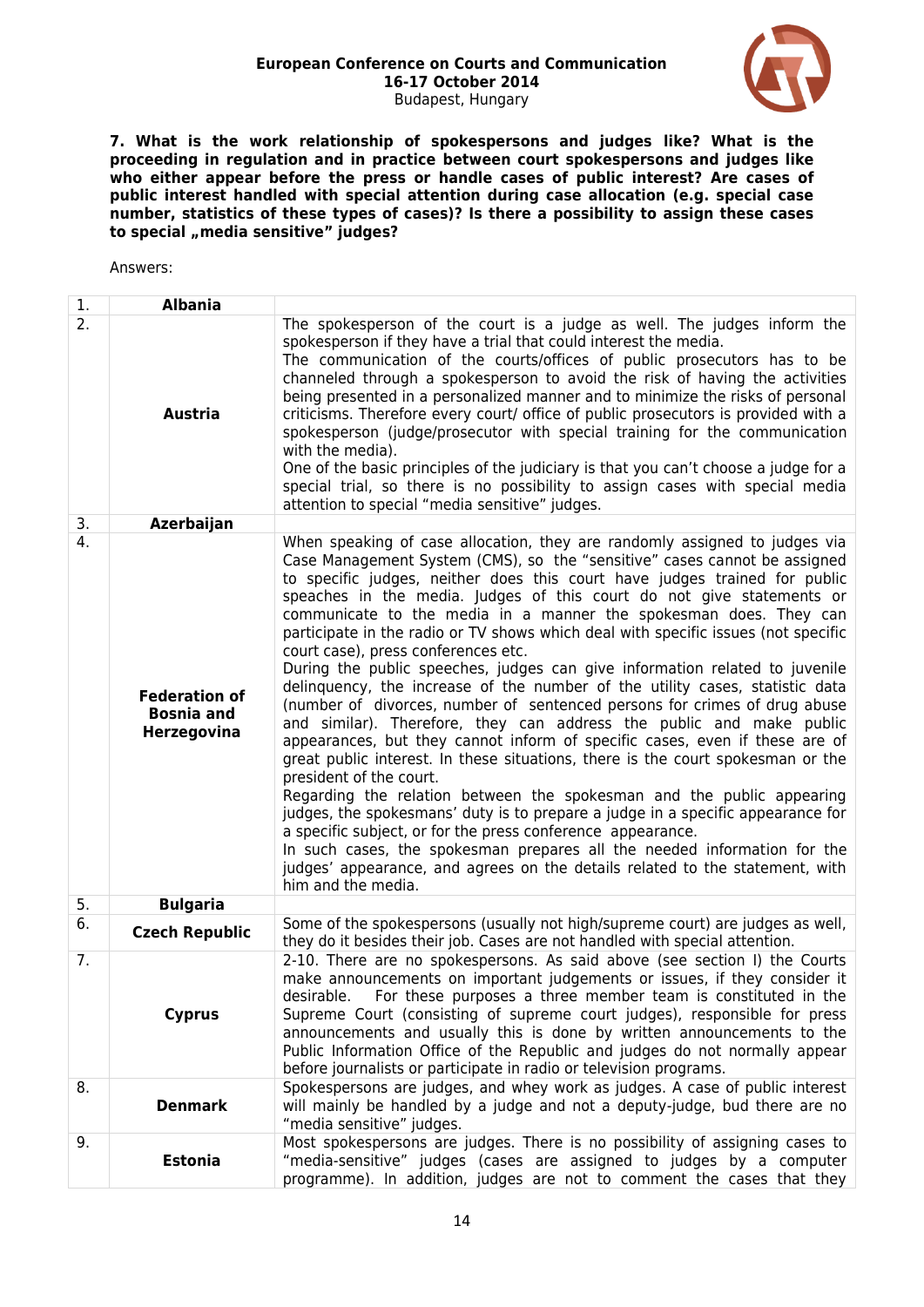

|     |                                      | themselves are hearing.                                                                                                                                                                                                                                                                                                                                                                                                                                                                                                                                                                                                                                                                                                                                                                                                                                                                      |
|-----|--------------------------------------|----------------------------------------------------------------------------------------------------------------------------------------------------------------------------------------------------------------------------------------------------------------------------------------------------------------------------------------------------------------------------------------------------------------------------------------------------------------------------------------------------------------------------------------------------------------------------------------------------------------------------------------------------------------------------------------------------------------------------------------------------------------------------------------------------------------------------------------------------------------------------------------------|
| 10. | <b>Finland</b>                       | We're trying to centralizet all media enguiries to communications officer. The<br>communcations officer then collects pieces of information for an answer and<br>replies the questioner. This means that the cooperation is very close between<br>communications officer and judges. For instance, media releases by the court<br>are written together with a judge and a communications officer.<br>Cases which interest media are usually well spotted in their early phases<br>(sometimes already at the prosecutor's office). Usually that kind of cases<br>require in any case an experienced judge who can also think if it interests<br>media and already at an early phase contact communications officer. They plan<br>together how to meet the curiosity of the media.<br>What comes to case allocation, the public interest plays probably no role when<br>the case is allocated. |
| 11. | <b>Greece</b>                        | Such criteria concerning the assignment of cases of public interest to judges are<br>not provided.                                                                                                                                                                                                                                                                                                                                                                                                                                                                                                                                                                                                                                                                                                                                                                                           |
| 12. | Georgia                              | There is no special allocation or statistics as I know and there are no special<br>judges for such cases. Judge gives to spokesperson information. Then they<br>shape together final version of official statement to exclude any mistake or<br>inaccuracy. After that spokesperson makes an official statement of court.                                                                                                                                                                                                                                                                                                                                                                                                                                                                                                                                                                    |
| 13. | <b>Italy</b>                         | See point 2.<br>Cases of public interest follow the normal case allocation, without the possibility<br>of assigning them to any "media sensitive" judge.                                                                                                                                                                                                                                                                                                                                                                                                                                                                                                                                                                                                                                                                                                                                     |
| 14. | Latvia                               | Within distribution of cases, public interest about particular cases shall not be<br>taken into account. As exception, chairpersons of courts of chairpersons of<br>departments, chambers or judicial panels may give interview about particularly<br>topical cases.                                                                                                                                                                                                                                                                                                                                                                                                                                                                                                                                                                                                                         |
| 15. | Lithuania                            | The spokesperson must coordinate the provision of information about the case<br>with the judge as well as information about court's activities with the Chief<br>Judge.<br>We do not have practice to assign some cases to special "media sensitive"<br>judges. Cases of public interest are not handled in any special way.                                                                                                                                                                                                                                                                                                                                                                                                                                                                                                                                                                 |
| 16. | <b>Republic of</b><br><b>Moldova</b> | If judges have in their procedure handle cases of public interest they inform<br>about this the spokespersons, who will inform public and mass-media about the<br>case taking in account the limits of legal regulations. The special cases of public<br>interest are judged in the same manner like another one, there are not special<br>case numbers or statics of these types of cases. All the cases are examined in<br>accordance with the principle of an independent and impartial justice for all.<br>As a rule, the press "makes" the cases to be of the public interest.                                                                                                                                                                                                                                                                                                          |
| 17. | Montenegro                           | In practise, in situations when media requests an information in respect specific<br>case, a judge who is handling that case always instruct it to the authorised<br>spokesperson who, in cooperation with that judge and in some cases with the<br>president of the court, give such information.<br>In our courts we don't have special "media sensitive" judges and cases of public<br>interest are not allocated with special attention having in mind that it is very<br>disputable what "public interest" means. This is especially because the cases in<br>all courts in Montenegro are allocated to the judges by electronic accidental<br>case allocation. Some types of cases (i.e.from labour law, family law etc.) are<br>allocated and handled with urgency (promptly).                                                                                                         |
| 18. | <b>The Netherlands</b>               | See the above-mentioned answers.                                                                                                                                                                                                                                                                                                                                                                                                                                                                                                                                                                                                                                                                                                                                                                                                                                                             |
| 19. | <b>Norway</b>                        |                                                                                                                                                                                                                                                                                                                                                                                                                                                                                                                                                                                                                                                                                                                                                                                                                                                                                              |
| 20. | <b>Poland</b>                        | The work relationship of spokespersons and judges is not regulated.<br>Spokespersons provide information primarily on the basis of the case file.<br>Cases of public interest are not handled with any special attention during case<br>allocation. There is not a possibility to assign these cases to other judge<br>because of its ability to communicate with the press.                                                                                                                                                                                                                                                                                                                                                                                                                                                                                                                 |
| 21. | Romania                              | The relationship is one of collaboration, the spokesperson being the one who<br>provides data of public interest to mass media, after consulting the judge who<br>solved the case, or if the judge is missing, after the consultation of the court's                                                                                                                                                                                                                                                                                                                                                                                                                                                                                                                                                                                                                                         |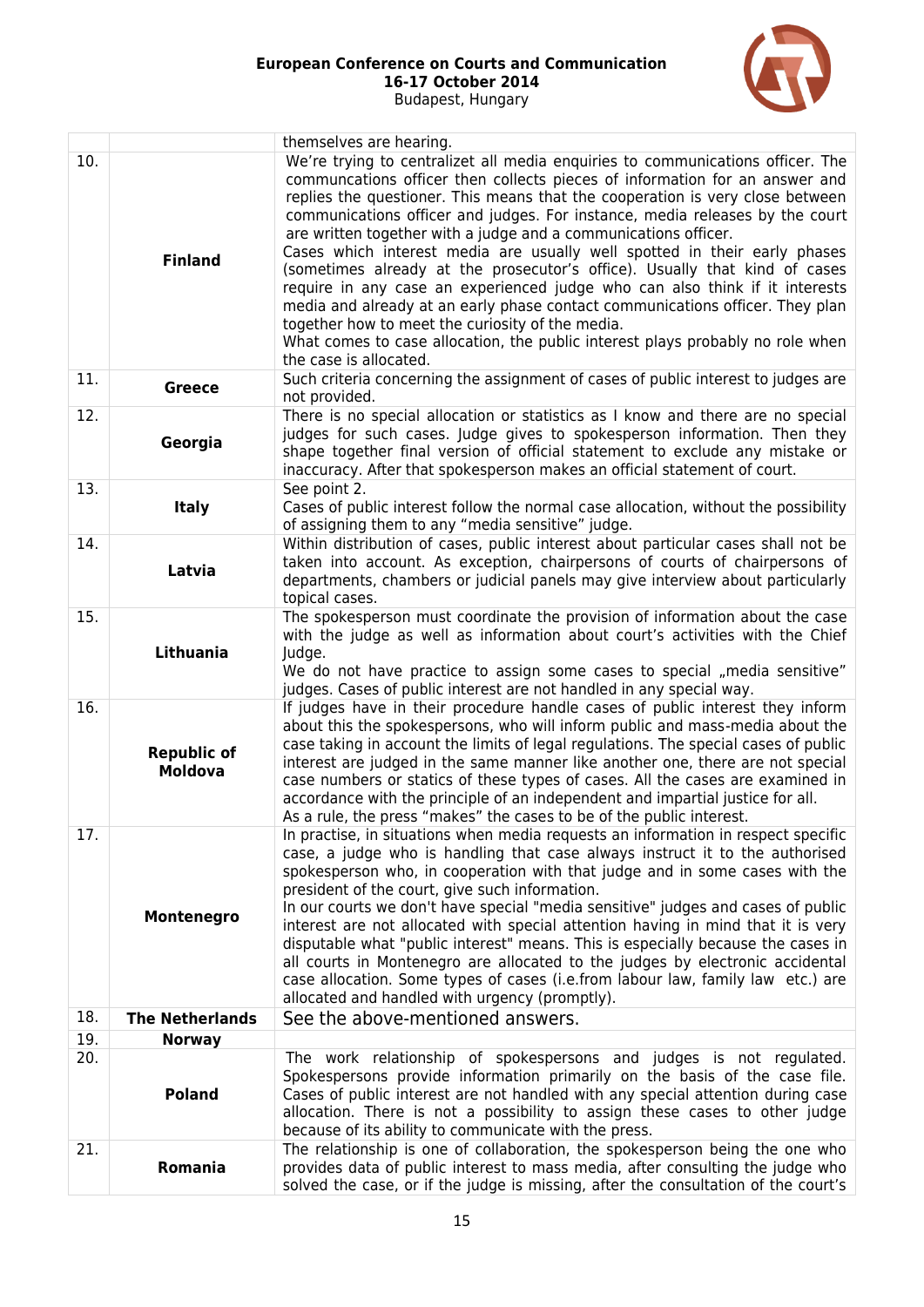

| 22. |                 | president, because the judges are not allowed to provide information on<br>pending cases, thus having an obligation to forward the claimants to the<br>communication structures.<br>As for the distribution of cases within Romanian courts, an electronic<br>distribution system exists - called ECRIS - trough which the distribution is<br>random, without special numbers for files, statistics or distribution to a certain<br>judge of the files of public interest. Both the distribution and the circuit of files<br>within and outside institutions, according to the rules of procedure, are<br>highlighted by publishing the information for each file on the web pages of<br>courts. |
|-----|-----------------|--------------------------------------------------------------------------------------------------------------------------------------------------------------------------------------------------------------------------------------------------------------------------------------------------------------------------------------------------------------------------------------------------------------------------------------------------------------------------------------------------------------------------------------------------------------------------------------------------------------------------------------------------------------------------------------------------|
|     | <b>Slovenia</b> | Internal procedures regarding external communication are not formally<br>regulated.<br>Cases of special public interest cannot be assigned or handled different from<br>other cases.                                                                                                                                                                                                                                                                                                                                                                                                                                                                                                             |
| 23. | <b>Turkey</b>   | Since there is no such criterion that refers to that type of classification of<br>judging, it is not legal to assign these cases to "media sensitive"<br>judges. Because, in Turkish judicial system, cases are assigned to legally<br>preappointed powerful judges to those cases according to Procedure Code.                                                                                                                                                                                                                                                                                                                                                                                  |
| 24. | <b>Ukraine</b>  | No, no such possibility.                                                                                                                                                                                                                                                                                                                                                                                                                                                                                                                                                                                                                                                                         |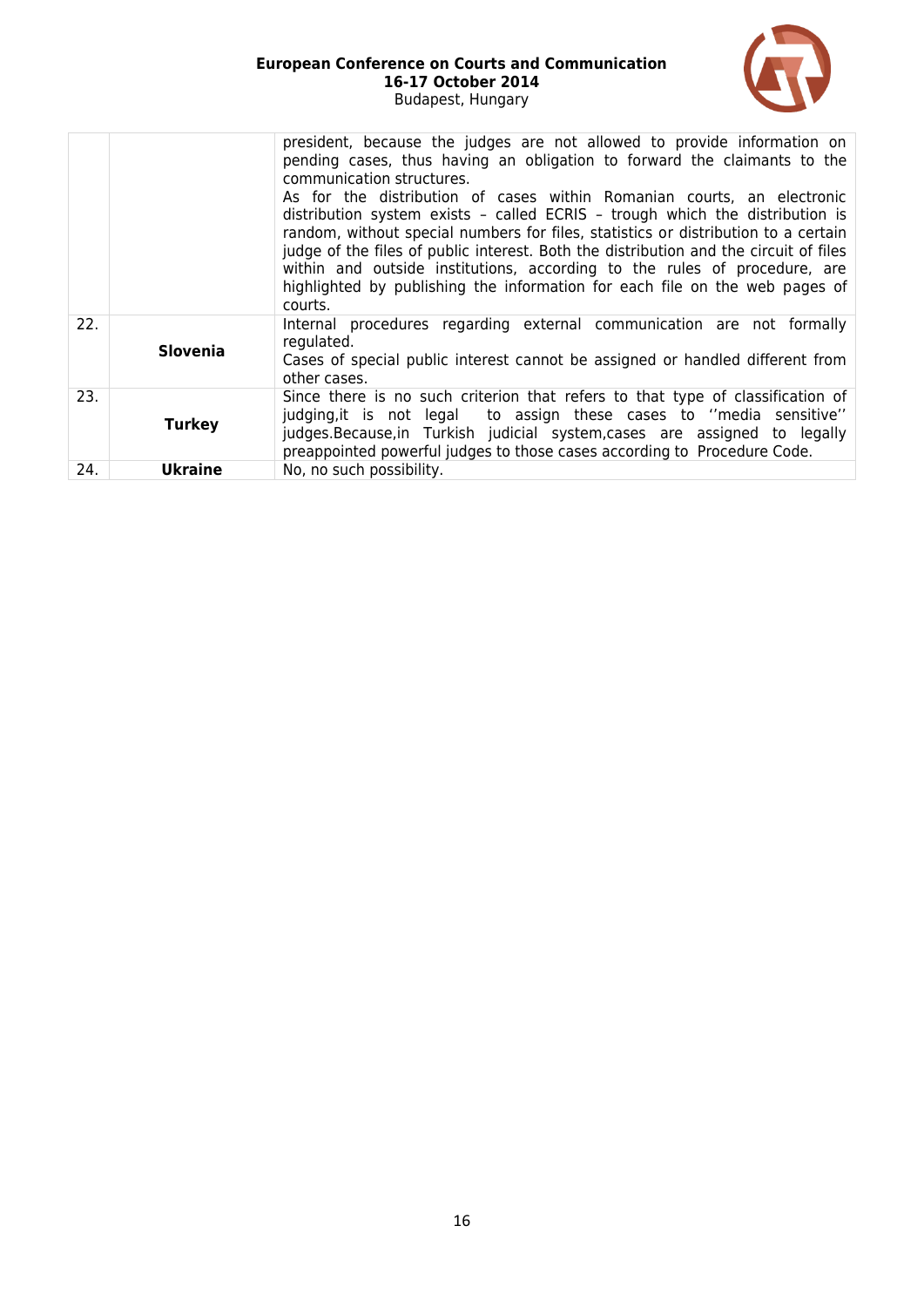

### **8. At what judicial level are spokespersons employed? First instance court, court of appeal, regional or local level?**

| 1.  | <b>Albania</b>                                           |                                                                                                                                                                                                                                                                                                                                                                                                                                                                                                                                                   |
|-----|----------------------------------------------------------|---------------------------------------------------------------------------------------------------------------------------------------------------------------------------------------------------------------------------------------------------------------------------------------------------------------------------------------------------------------------------------------------------------------------------------------------------------------------------------------------------------------------------------------------------|
| 2.  | <b>Austria</b>                                           | Every court (no matter if first instance court, court of appeal or supreme court)<br>has its owns spokesperson (exception: courts with less than 10 judges working<br>there; for those courts the spokesperson of the court of appeal communicates<br>with the media).                                                                                                                                                                                                                                                                            |
| 3.  | Azerbaijan                                               |                                                                                                                                                                                                                                                                                                                                                                                                                                                                                                                                                   |
| 4.  | <b>Federation of</b><br><b>Bosnia and</b><br>Herzegovina | In Bosnia and Herzegovina, regardless of the level, every court ought to have a<br>spokesman, or a person in charge of giving information to the public.                                                                                                                                                                                                                                                                                                                                                                                          |
| 5.  | <b>Bulgaria</b>                                          |                                                                                                                                                                                                                                                                                                                                                                                                                                                                                                                                                   |
| 6.  | <b>Czech Republic</b>                                    | See 1.                                                                                                                                                                                                                                                                                                                                                                                                                                                                                                                                            |
| 7.  | <b>Cyprus</b>                                            | 2-10. There are no spokespersons. As said above (see section I) the Courts<br>make announcements on important judgements or issues, if they consider it<br>For these purposes a three member team is constituted in the<br>desirable.<br>Supreme Court (consisting of supreme court judges), responsible for press<br>announcements and usually this is done by written announcements to the<br>Public Information Office of the Republic and judges do not normally appear<br>before journalists or participate in radio or television programs. |
| 8.  | <b>Denmark</b>                                           | Spokespersons are judges. See answer number 2.                                                                                                                                                                                                                                                                                                                                                                                                                                                                                                    |
| 9.  | <b>Estonia</b>                                           | All court instances have their own spokespersons.                                                                                                                                                                                                                                                                                                                                                                                                                                                                                                 |
| 10. | <b>Finland</b>                                           | Helsinki District Court is an exception among the courts of first instance in<br>Finland. It's the only court of the first instance having a communications<br>official. At the Supreme Court and at Prosecutor general there are her closest<br>colleagues. They all are communications specialists, not judges or similar.                                                                                                                                                                                                                      |
| 11. | <b>Greece</b>                                            |                                                                                                                                                                                                                                                                                                                                                                                                                                                                                                                                                   |
| 12. | Georgia                                                  | Spokespersons are employed in Supreme court, Tbilisi Appeal court, Tbilisi city<br>court. They are in all instances but not in all district courts.                                                                                                                                                                                                                                                                                                                                                                                               |
| 13. | <b>Italy</b>                                             | See point 2.                                                                                                                                                                                                                                                                                                                                                                                                                                                                                                                                      |
| 14. | Latvia                                                   |                                                                                                                                                                                                                                                                                                                                                                                                                                                                                                                                                   |
| 15. | Lithuania                                                | Spokespersons are in a Supreme Court, Court of Appeal, in all County courts ant<br>in bigger District courts.                                                                                                                                                                                                                                                                                                                                                                                                                                     |
| 16. | <b>Republic of</b><br><b>Moldova</b>                     | In each court there is, as a rule, one spokesperson that is responsible for the<br>court where he is employed. In cases when a decision refers to a judge the<br>responsibility of communication with the press is of spokespersons from the<br>Supreme Counsil of Magistrates.                                                                                                                                                                                                                                                                   |
| 17. | Montenegro                                               | See answer 2. / 3. / 4. / 5.                                                                                                                                                                                                                                                                                                                                                                                                                                                                                                                      |
| 18. | <b>The Netherlands</b>                                   | Press judges are appointed at the district and appeals court levels.                                                                                                                                                                                                                                                                                                                                                                                                                                                                              |
| 19. | <b>Norway</b>                                            |                                                                                                                                                                                                                                                                                                                                                                                                                                                                                                                                                   |
| 20. | <b>Poland</b>                                            | They are employed in regional courts, courts of appeal and the Supreme Court.                                                                                                                                                                                                                                                                                                                                                                                                                                                                     |
| 21. | Romania                                                  | According to the provisions of Law no. 544/2001, all public institutions in<br>Romania, and also those which are part of judiciary, have the obligation to<br>include a specialized compartment and a spokesperson. Thus, all courts have<br>compartments of public information and public relations and spokespersons.                                                                                                                                                                                                                           |
| 22. | <b>Slovenia</b>                                          | Specialised spokespersons are currently employed only at 3 (out of 66) courts<br>in Slovenia, all of them at different courts in Ljubljana (Local Court, District<br>Court and Supreme Court).<br>There are no specialised spokespersons at the level of Court of appeals.<br>Public Affairs Office at the Supreme Court employs 5 specialized professionals.                                                                                                                                                                                     |
| 23. | <b>Turkey</b>                                            | Spokesmen are generally employed in first instant courts. Beside that, appeal<br>courts do also have their own spokesmen.                                                                                                                                                                                                                                                                                                                                                                                                                         |
| 24. | <b>Ukraine</b>                                           | The only court spokesperson I know is employed at Vinnytsia Administrative<br>Court of Appeal. However, she is responsible for media communication about                                                                                                                                                                                                                                                                                                                                                                                          |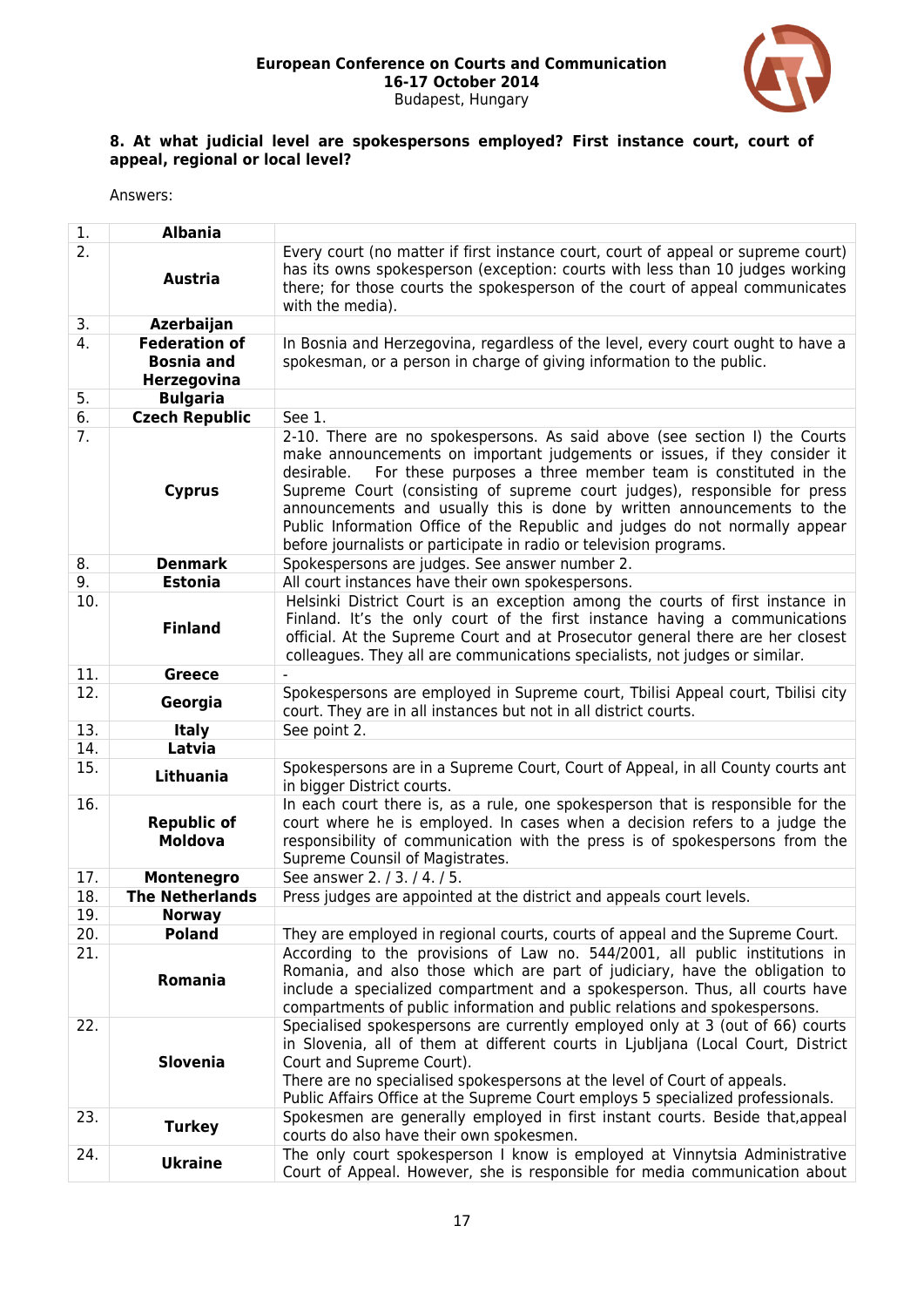

that court's cases only.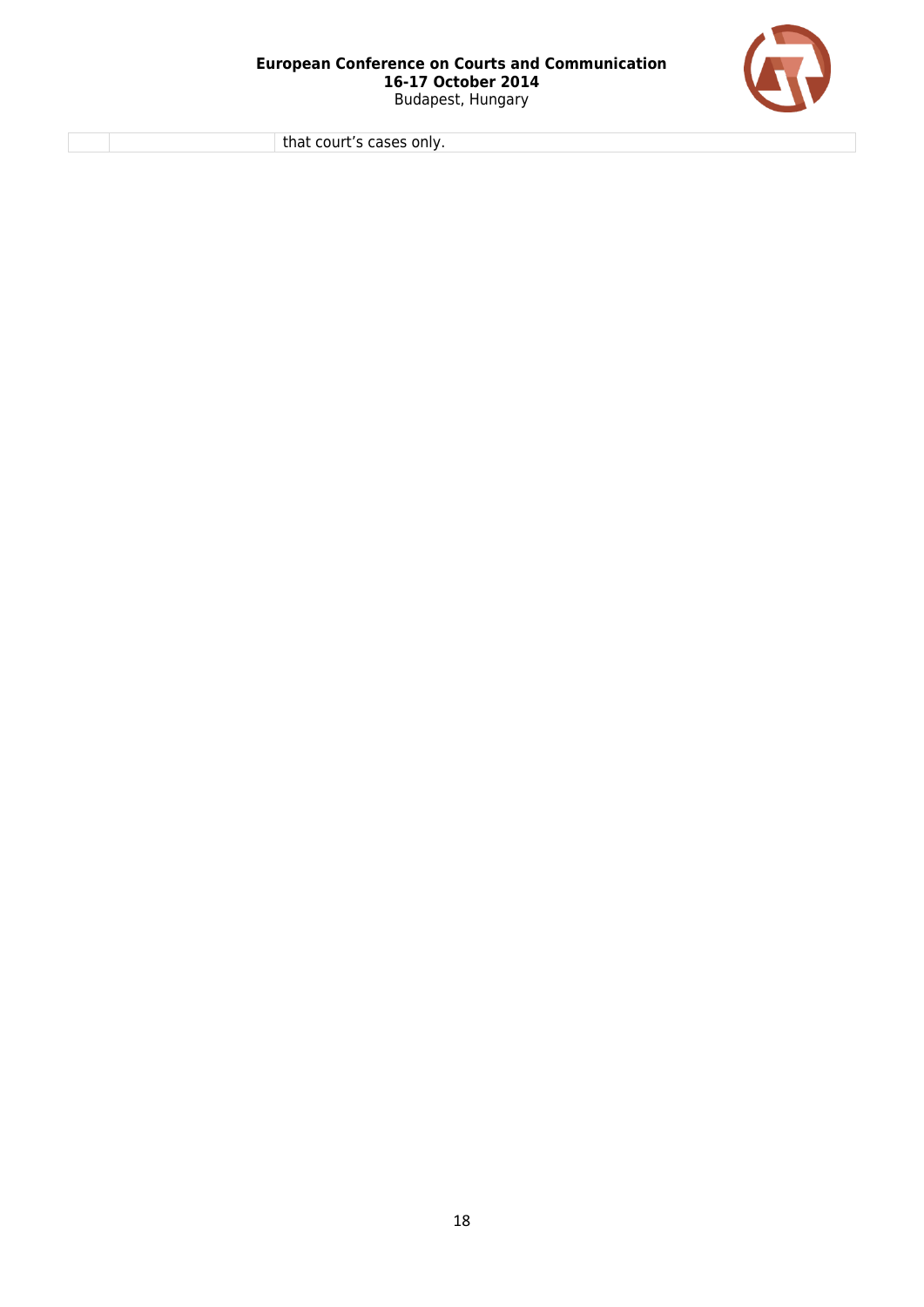

### **9. What is the suggested proceeding and code of conduct for judges who appear in the press? Are trainings or centralised courses organised in this subject?**

| 1.  | <b>Albania</b>                                           |                                                                                                                                                                                                                                                                                                                                                                                                                                                                                                                                                                                                                                                                                                                |
|-----|----------------------------------------------------------|----------------------------------------------------------------------------------------------------------------------------------------------------------------------------------------------------------------------------------------------------------------------------------------------------------------------------------------------------------------------------------------------------------------------------------------------------------------------------------------------------------------------------------------------------------------------------------------------------------------------------------------------------------------------------------------------------------------|
| 2.  | <b>Austria</b>                                           | spokespersons are prepared centrally (interview trainings,<br>given<br>The<br>information to help with the new function) and supported by the spokesperson<br>of the Ministry of Justice if necessary.                                                                                                                                                                                                                                                                                                                                                                                                                                                                                                         |
| 3.  | Azerbaijan                                               |                                                                                                                                                                                                                                                                                                                                                                                                                                                                                                                                                                                                                                                                                                                |
| 4.  | <b>Federation of</b><br><b>Bosnia and</b><br>Herzegovina | We don't have a code of behaviour for judges who make public appearances.<br>Regarding the Municipal Court of Sarajevo, so far, 3 or 4 times a seminar in the<br>area of public appearance has been organised, but only for head of<br>departments of this court, not for all judges.                                                                                                                                                                                                                                                                                                                                                                                                                          |
| 5.  | <b>Bulgaria</b>                                          |                                                                                                                                                                                                                                                                                                                                                                                                                                                                                                                                                                                                                                                                                                                |
| 6.  | <b>Czech Republic</b>                                    | None.                                                                                                                                                                                                                                                                                                                                                                                                                                                                                                                                                                                                                                                                                                          |
| 7.  | <b>Cyprus</b>                                            | 2-10. There are no spokespersons. As said above (see section I) the Courts<br>make announcements on important judgements or issues, if they consider it<br>For these purposes a three member team is constituted in the<br>desirable.<br>Supreme Court (consisting of supreme court judges), responsible for press<br>announcements and usually this is done by written announcements to the<br>Public Information Office of the Republic and judges do not normally appear<br>before journalists or participate in radio or television programs.                                                                                                                                                              |
| 8.  | <b>Denmark</b>                                           | As a spokesperson not often appear before press, there is not a conduct for<br>such persons, and there is no training courses organized in this subject.                                                                                                                                                                                                                                                                                                                                                                                                                                                                                                                                                       |
| 9.  | <b>Estonia</b>                                           | Spokespersons receive media training. In addition, there exist brief guidelines<br>for spokespersons.                                                                                                                                                                                                                                                                                                                                                                                                                                                                                                                                                                                                          |
| 10. | <b>Finland</b>                                           | In Helsinki, the chief judge is solely present in media. At the moment there are<br>no plans on changing this. Chief judge is every time prepared for media<br>appearance by the communications officer. Luckily, the chief judge is very<br>much in favor of fostering good media relations.                                                                                                                                                                                                                                                                                                                                                                                                                  |
| 11. | <b>Greece</b>                                            |                                                                                                                                                                                                                                                                                                                                                                                                                                                                                                                                                                                                                                                                                                                |
| 12. | Georgia                                                  | I have no information about that.                                                                                                                                                                                                                                                                                                                                                                                                                                                                                                                                                                                                                                                                              |
| 13. | <b>Italy</b>                                             | As already said, under art. 6 ANM (national association of magistrates) code of<br>conduct, moderation, balance and self-restraint are required when being<br>interviewed or when issuing a statement.<br>There are no practical trainings on this issue but the School for magistrates<br>provides general courses on the topic of the relationship between media and<br>justice.                                                                                                                                                                                                                                                                                                                             |
| 14. | Latvia                                                   | There is no special conduct code or other normative act to use as a guide for<br>judges, who appear before the press.<br>In particular problematical questions regarding relations between judges and<br>media conclusions were provided by the Judicial Ethics Commission. For<br>example, on expressions used by a judge during an interview with a journalist;<br>on judge's responses to journalist's questions; on public expressing of pinion by<br>a judge regarding cases examined by him and other judges.<br>Single lectures and reports on relations between a court and media were read<br>at Judges' Conference by communication professionals - lecturers of higher<br>educational institutions. |
| 15. | Lithuania                                                | There are trainings organized by National Court Administration.                                                                                                                                                                                                                                                                                                                                                                                                                                                                                                                                                                                                                                                |
| 16. | <b>Republic of</b><br><b>Moldova</b>                     | The judges' conduct should be in accordance with Code of Ethics for Judges. In<br>the same time there are legal acts which determine the level of publicity of the<br>cases.<br>For example, the Civil Proceeding Code stipulates the principles of publicity of<br>legal hearings, but provides that the exceptions are cases that constitute state<br>secret, commercial secrets or other information the disclosure of which is<br>prohibited by law).<br>Also, in the criminal case where a minor person is a victim or witness, the court                                                                                                                                                                 |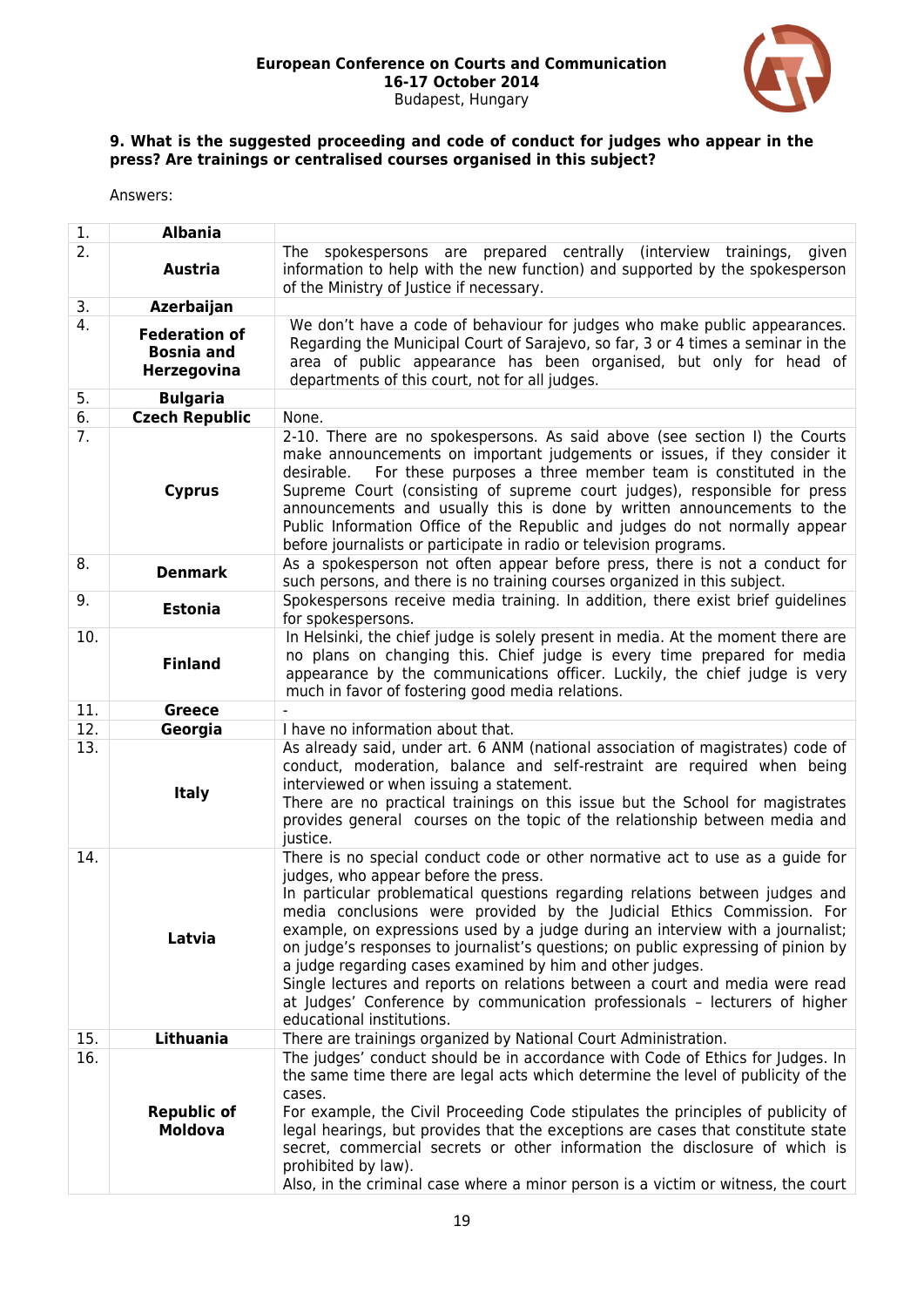

|     |                        | will hear his statements behind the closed doors.<br>Judges are not recommended to appear in the press according to the Code of<br>Ethics for Judges.<br>There are few Trainings or centralized courses for judges and spokespersons in<br>this subject in Republic of Moldova.                                                                                                                                                                                                                                                                                                                                                                                                                                                                                                                                                                                                                                                                                                                                                                                                                                                                                                                                                                                                                                       |
|-----|------------------------|-----------------------------------------------------------------------------------------------------------------------------------------------------------------------------------------------------------------------------------------------------------------------------------------------------------------------------------------------------------------------------------------------------------------------------------------------------------------------------------------------------------------------------------------------------------------------------------------------------------------------------------------------------------------------------------------------------------------------------------------------------------------------------------------------------------------------------------------------------------------------------------------------------------------------------------------------------------------------------------------------------------------------------------------------------------------------------------------------------------------------------------------------------------------------------------------------------------------------------------------------------------------------------------------------------------------------|
| 17. | Montenegro             | See answer 2. / 3. / 4. / 5.                                                                                                                                                                                                                                                                                                                                                                                                                                                                                                                                                                                                                                                                                                                                                                                                                                                                                                                                                                                                                                                                                                                                                                                                                                                                                          |
| 18. | <b>The Netherlands</b> | See the above-mentioned answer to question 3.                                                                                                                                                                                                                                                                                                                                                                                                                                                                                                                                                                                                                                                                                                                                                                                                                                                                                                                                                                                                                                                                                                                                                                                                                                                                         |
| 19. | <b>Norway</b>          |                                                                                                                                                                                                                                                                                                                                                                                                                                                                                                                                                                                                                                                                                                                                                                                                                                                                                                                                                                                                                                                                                                                                                                                                                                                                                                                       |
| 20. | <b>Poland</b>          | In Polish courts only appointed judges may give information to the press.<br>Usually these are spokespersons and presidents of the courts. The National<br>School of the Judiciary and Prosecution offers postgraduate training for judges<br>in the field of rhetoric and image creation, co-organized with the University of<br>Silesia. The National School on its website also provides a training on-line.<br>Portal currently offers three lines of training for the external communication of<br>the courts: communication in the media, public speaking and media and art of<br>self-presentation. During training in communication media participant gets<br>practical tips on how to prepare information for the media so that they are<br>understandable and easy to remember. It acquired skills to be useful during<br>interviews, press conferences and the preparation of press releases. Training in<br>public speaking and media prepares the participant to provide information<br>during public speaking and media, in particular television appearances.<br>Participant learns the specifics of speeches in front of cameras. During training<br>in self-presentation participant learns how to build their image with the<br>appropriate choice of words and body language and cope with stress. |
| 21. | <b>Romania</b>         | The procedure is provided for by the law and by the Guide on the relationship of<br>the judiciary with mass media, and the conduct of judges appearing in mass<br>media is guided by the Manual for Spokespersons and structures of public<br>information and relations with mass media, passed by SCM in 2012 together<br>with the quide previously mentioned.<br>According to current legislation, the magistrates have the obligation of<br>continuous training, by yearly centralized courses organized by the National<br>Institute of Magistracy.                                                                                                                                                                                                                                                                                                                                                                                                                                                                                                                                                                                                                                                                                                                                                               |
| 22. | <b>Slovenia</b>        | The judges who are responsible for a particular case, may not inform the public<br>about it orally.<br>If the judge or a spokesperson acts in the press as a representative of the court,<br>he or she must express the position of the court.                                                                                                                                                                                                                                                                                                                                                                                                                                                                                                                                                                                                                                                                                                                                                                                                                                                                                                                                                                                                                                                                        |
| 23. | <b>Turkey</b>          | They are required to be fluent and well trained for this position. They are also<br>centrally trained via house training methods.                                                                                                                                                                                                                                                                                                                                                                                                                                                                                                                                                                                                                                                                                                                                                                                                                                                                                                                                                                                                                                                                                                                                                                                     |
| 24. | <b>Ukraine</b>         | The judges should follow the Code of Legal Ethics which was adopted by the<br>Council of Judges of Ukraine. No trainings are organized.                                                                                                                                                                                                                                                                                                                                                                                                                                                                                                                                                                                                                                                                                                                                                                                                                                                                                                                                                                                                                                                                                                                                                                               |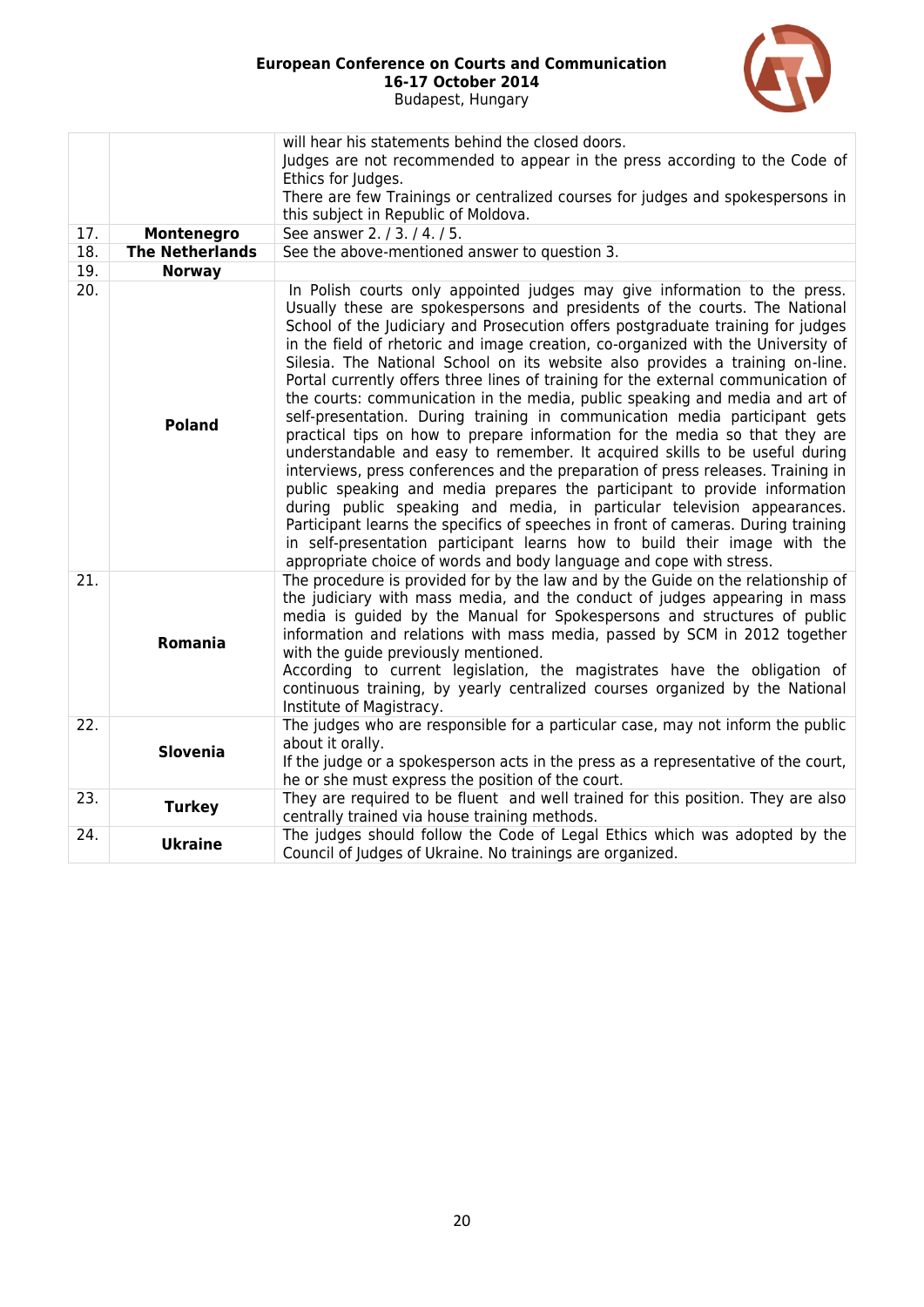

## **10. Are there good practises, examples to follow?**

| 1.               | Albania                                                  |                                                                                                                                                                                                                                                                                                                                                                                                                                                                                                                                                   |
|------------------|----------------------------------------------------------|---------------------------------------------------------------------------------------------------------------------------------------------------------------------------------------------------------------------------------------------------------------------------------------------------------------------------------------------------------------------------------------------------------------------------------------------------------------------------------------------------------------------------------------------------|
| 2.               | <b>Austria</b>                                           | Well prepared information given to the media (before the trial starts)<br>concerning the case and the legal background. That ensures that the media is<br>well informed and favors an objective report by the media.                                                                                                                                                                                                                                                                                                                              |
| 3.               | Azerbaijan                                               |                                                                                                                                                                                                                                                                                                                                                                                                                                                                                                                                                   |
| 4.               | <b>Federation of</b><br><b>Bosnia and</b><br>Herzegovina | Municipal Court of Sarajevo is one of few courts in the territory of Bosnia and<br>Herzegovina which strictly deals with relations to the media, which regularly<br>publishes all the developments within the court through the court web page,<br>the court bulletin, and public statements.<br>All the journalists enquiries are responded in short terms (except in cases when<br>it requires more time to gather certain information), therefore we consider it an<br>example which all the other courts ought to look up to.                 |
| 5.               | <b>Bulgaria</b>                                          |                                                                                                                                                                                                                                                                                                                                                                                                                                                                                                                                                   |
| 6.               | <b>Czech Republic</b>                                    | Probably the state prosecutors, e.g. Lenka Bradáčová.                                                                                                                                                                                                                                                                                                                                                                                                                                                                                             |
| $\overline{7}$ . | <b>Cyprus</b>                                            | 2-10. There are no spokespersons. As said above (see section I) the Courts<br>make announcements on important judgements or issues, if they consider it<br>For these purposes a three member team is constituted in the<br>desirable.<br>Supreme Court (consisting of supreme court judges), responsible for press<br>announcements and usually this is done by written announcements to the<br>Public Information Office of the Republic and judges do not normally appear<br>before journalists or participate in radio or television programs. |
| 8.               | <b>Denmark</b>                                           | A written statement can be a good idea, so the press quickly can get the main<br>point of the judgement/the legal file. Through a written statement it is possible<br>to explain in a short way, the result of a legal file or a conviction.                                                                                                                                                                                                                                                                                                      |
| 9.               | <b>Estonia</b>                                           |                                                                                                                                                                                                                                                                                                                                                                                                                                                                                                                                                   |
| 10.              | <b>Finland</b>                                           |                                                                                                                                                                                                                                                                                                                                                                                                                                                                                                                                                   |
| 11.              | <b>Greece</b>                                            | $\blacksquare$                                                                                                                                                                                                                                                                                                                                                                                                                                                                                                                                    |
| 12.              | Georgia                                                  | There should be such examples.                                                                                                                                                                                                                                                                                                                                                                                                                                                                                                                    |
| 13.              | <b>Italy</b>                                             | There are no good practices in place.                                                                                                                                                                                                                                                                                                                                                                                                                                                                                                             |
| 14.              | Latvia                                                   | We have a spokesperson in a court since 2008. During that time they have<br>formed an excellent relationship with people from media. They have mutual<br>trust which is really important. Our spokesperson gives the accurate<br>information to journalists timely and people of media are correctly enough.<br>There are journalists specializing to work with the courts only.                                                                                                                                                                  |
| 15.              | <b>Lithuania</b>                                         |                                                                                                                                                                                                                                                                                                                                                                                                                                                                                                                                                   |
| 16.              | <b>Republic of</b><br><b>Moldova</b>                     | There is an Association of Judges from Republic of Moldova, with its own<br>website (www.ajm.md) and magazine, where can be found some good practices<br>and examples to follow.<br>Also, the Supreme Court of Justice adopts and publishes on its website<br>(www.csj.md) its Recommendations which are good practices and compulsory<br>for all the national courts of justice.                                                                                                                                                                 |
| 17.              | Montenegro                                               | Not particular.                                                                                                                                                                                                                                                                                                                                                                                                                                                                                                                                   |
| 18.              | <b>The Netherlands</b>                                   | See the above-mentioned answers.                                                                                                                                                                                                                                                                                                                                                                                                                                                                                                                  |
| 19.              | <b>Norway</b>                                            |                                                                                                                                                                                                                                                                                                                                                                                                                                                                                                                                                   |
| 20.              | <b>Poland</b>                                            | There are no formal practises or examples to follow.                                                                                                                                                                                                                                                                                                                                                                                                                                                                                              |
| 21.              | Romania                                                  | As good practices we could highlight the following issues: transparency,<br>openness and effectiveness of the representatives from the institutions within<br>judiciary on solving the notifications and claims of mass media, but also the<br>support granted to the representatives of mass media for a better<br>understanding of procedural aspects.<br>According to Law no. 544/2001, the access of mass media to public information<br>is guaranteed. The oral requests for public information are usually solved                           |
|                  |                                                          |                                                                                                                                                                                                                                                                                                                                                                                                                                                                                                                                                   |